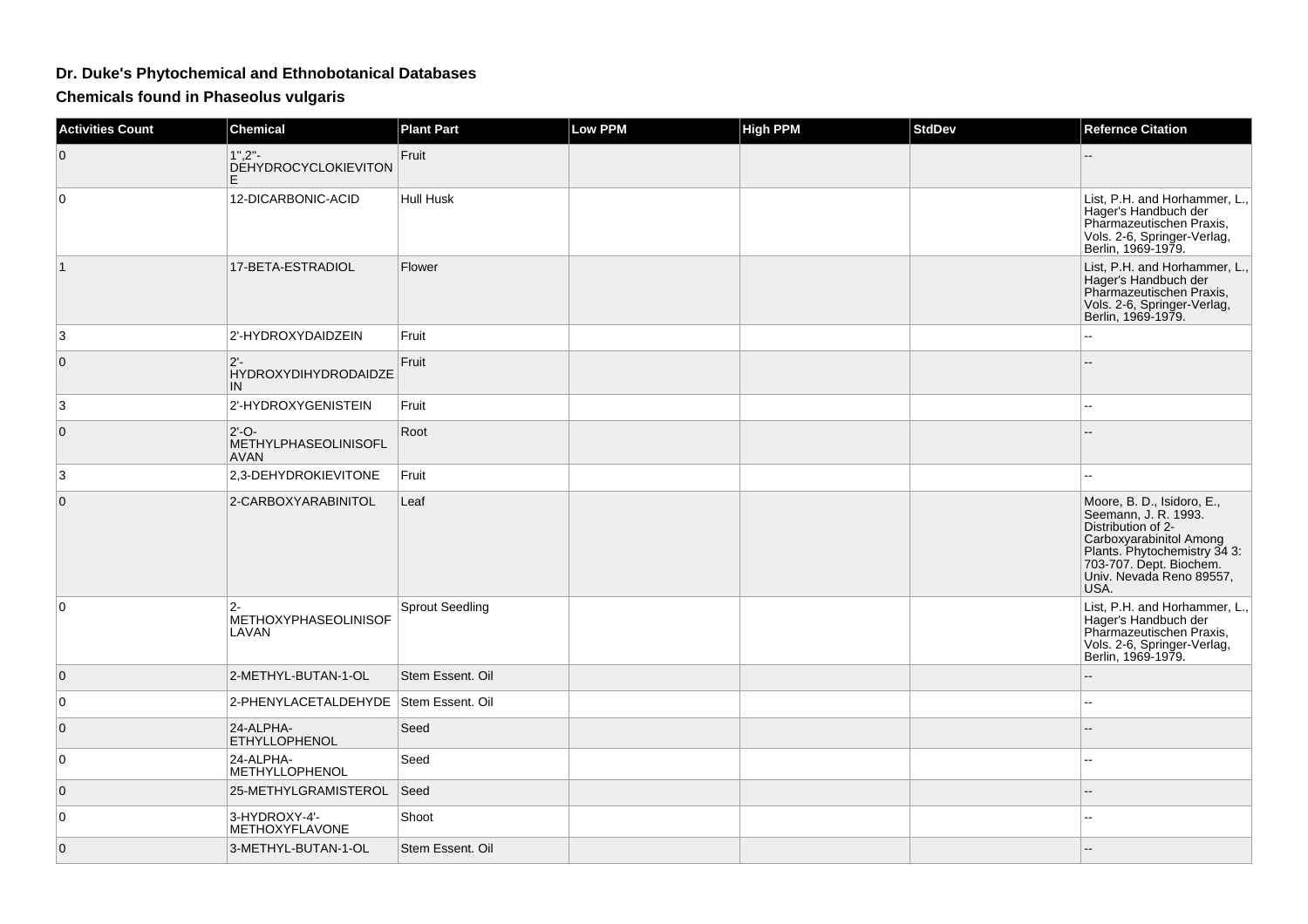| <b>Activities Count</b> | <b>Chemical</b>                      | <b>Plant Part</b>      | Low PPM | <b>High PPM</b> | <b>StdDev</b>        | <b>Refernce Citation</b>                                                                                                               |
|-------------------------|--------------------------------------|------------------------|---------|-----------------|----------------------|----------------------------------------------------------------------------------------------------------------------------------------|
| 0                       | 4-HYDROXY-BENZOIC-<br>ACID           | Root                   |         | 0.0             |                      |                                                                                                                                        |
| 3                       | 5-DEOXYKIEVITONE                     | Fruit                  |         |                 |                      |                                                                                                                                        |
| 0                       | 6-ALPHA-<br><b>HYDROXYPHASEOLLIN</b> | Fruit                  |         |                 |                      |                                                                                                                                        |
| $\mathbf{0}$            | ABSCISIC-ACID                        | Seed                   |         |                 |                      |                                                                                                                                        |
| 32                      | <b>AESCULETIN</b>                    | Shoot                  |         |                 |                      |                                                                                                                                        |
| 33                      | <b>AESCULIN</b>                      | Shoot                  |         |                 |                      |                                                                                                                                        |
| 3                       | <b>ALANINE</b>                       | <b>Sprout Seedling</b> | 1740.0  | 18710.0         | 1.3947743775561388   | USDA's Ag Handbook 8 and<br>sequelae)                                                                                                  |
| 3                       | <b>ALANINE</b>                       | Seed                   | 9050.0  | 10171.0         | 0.003141221293226173 | USDA's Ag Handbook 8 and<br>sequelae)                                                                                                  |
| 3                       | <b>ALANINE</b>                       | Fruit                  | 840.0   | 8633.0          | 1.9358599962823033   | USDA's Ag Handbook 8 and<br>sequelae)                                                                                                  |
| $\mathbf 0$             | ALLANTOIC-ACID                       | Fruit                  |         |                 |                      | List, P.H. and Horhammer, L.,<br>Hager's Handbuch der<br>Pharmazeutischen Praxis,<br>Vols. 2-6, Springer-Verlag,<br>Berlin, 1969-1979. |
| 15                      | ALPHA-LINOLENIC-ACID                 | <b>Sprout Seedling</b> | 1690.0  | 18172.0         | 1.0                  | USDA's Ag Handbook 8 and<br>sequelae)                                                                                                  |
| 15                      | ALPHA-LINOLENIC-ACID                 | Seed                   | 2780.0  | 3124.0          | -0.2692726614334871  | USDA's Ag Handbook 8 and<br>sequelae)                                                                                                  |
| 15                      | ALPHA-LINOLENIC-ACID                 | Fruit                  | 360.0   | 3700.0          | 0.5231195202996494   | USDA's Ag Handbook 8 and<br>sequelae)                                                                                                  |
| 32                      | ALPHA-TOCOPHEROL                     | Leaf                   | 698.0   | 719.0           | 1.31063752499983     | Jim Duke's personal files.*                                                                                                            |
| 32                      | ALPHA-TOCOPHEROL                     | Fruit                  | 0.2     | 14.0            | -0.9061262102406885  | $\overline{a}$                                                                                                                         |
| 5                       | ALUMINUM                             | Seed                   | $5.0\,$ | 73.0            | -0.24213684736342636 | $-$                                                                                                                                    |
| 5                       | ALUMINUM                             | Fruit                  | 1.0     | 1050.0          | 0.08194632655997974  | Ξ.                                                                                                                                     |
| $\mathbf{1}$            | ANTHERAXANTHIN                       | Root                   |         |                 |                      |                                                                                                                                        |
| 30                      | <b>ANTHOCYANINS</b>                  | Testa                  |         | 23700.0         |                      |                                                                                                                                        |
| 30                      | <b>ANTHOCYANINS</b>                  | Seed                   | 2110.0  | 2150.0          | $-1.0$               |                                                                                                                                        |
| 101                     | APIGENIN                             | Plant                  |         |                 |                      |                                                                                                                                        |
| $\sqrt{2}$              | <b>ARCELIN</b>                       | Seed                   |         |                 |                      |                                                                                                                                        |
| 14                      | <b>ARGININE</b>                      | <b>Sprout Seedling</b> | 2280.0  | 24516.0         | 1.410637937281947    | USDA's Ag Handbook 8 and<br>sequelae)                                                                                                  |
| 14                      | <b>ARGININE</b>                      | Seed                   | 13370.0 | 15026.0         | -0.40710870875521793 | USDA's Ag Handbook 8 and<br>sequelae)                                                                                                  |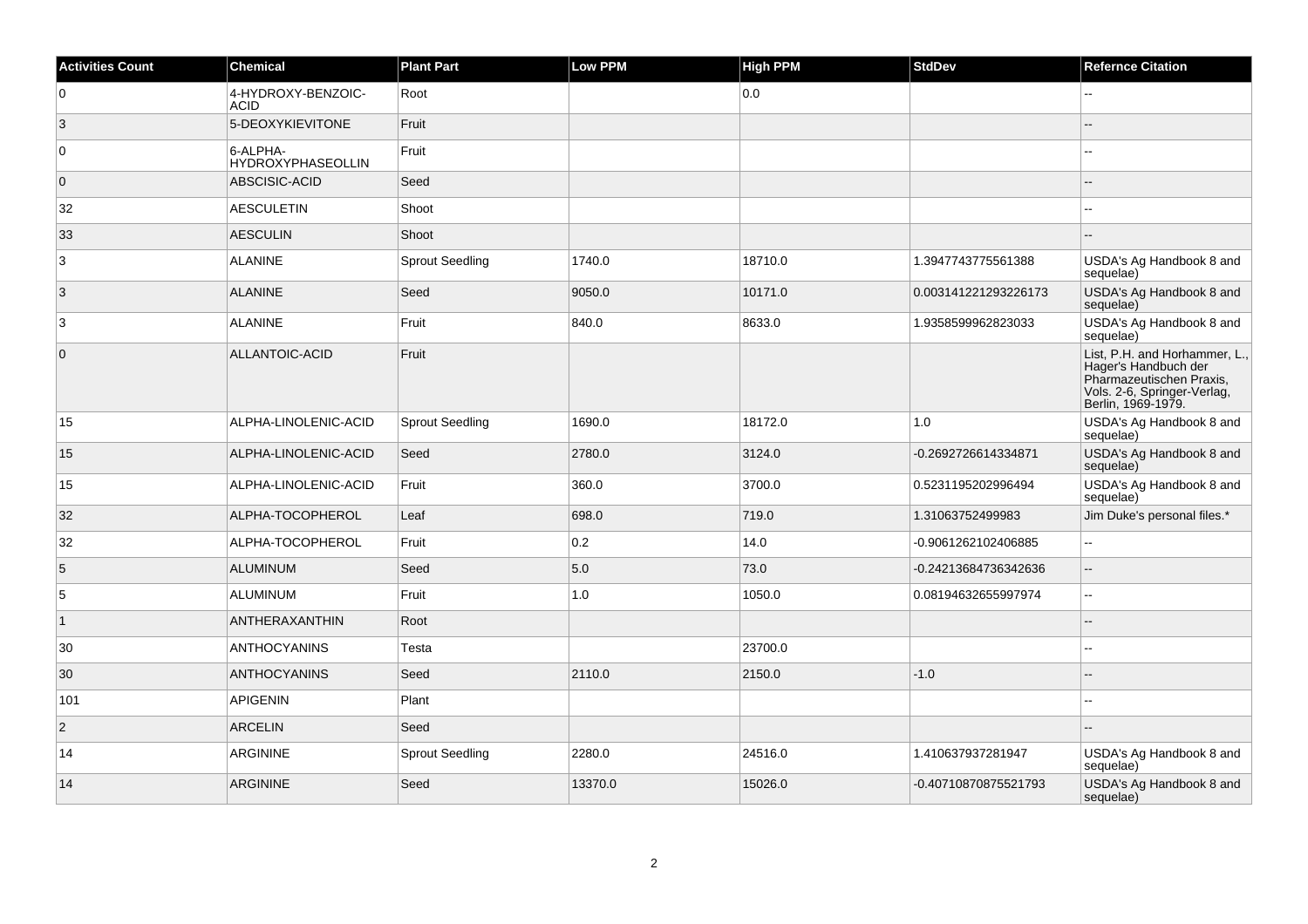| <b>Activities Count</b> | Chemical            | <b>Plant Part</b>      | Low PPM | <b>High PPM</b> | <b>StdDev</b>        | <b>Refernce Citation</b>                                                                                                               |
|-------------------------|---------------------|------------------------|---------|-----------------|----------------------|----------------------------------------------------------------------------------------------------------------------------------------|
| 14                      | ARGININE            | Fruit                  | 730.0   | 7503.0          | 0.8517561962399948   | USDA's Ag Handbook 8 and<br>sequelae)                                                                                                  |
| $\overline{2}$          | <b>ARSENIC</b>      | Seed                   | 0.002   | 0.003           | -0.8212660387198343  |                                                                                                                                        |
| $\overline{2}$          | <b>ARSENIC</b>      | Fruit                  | 0.003   | 0.01            | -0.5241085631054083  |                                                                                                                                        |
| 112                     | ASCORBIC-ACID       | <b>Sprout Seedling</b> | 387.0   | 4161.0          | 2.245731295756901    | USDA's Ag Handbook 8 and<br>sequelae)                                                                                                  |
| 112                     | ASCORBIC-ACID       | Seed                   | 0.0     | 177.0           | -0.23219490630475012 |                                                                                                                                        |
| 112                     | ASCORBIC-ACID       | Leaf                   | 1100.0  | 8333.0          | 0.32927611884954844  | <b>CRC Handbook of Medicinal</b><br>Herbs and/or CRC Handbook<br>of Proximate Analyses                                                 |
| 112                     | ASCORBIC-ACID       | Fruit                  | 10.0    | 2389.0          | -0.1359481698432153  |                                                                                                                                        |
| $\overline{0}$          | <b>ASH</b>          | Fruit                  | 6000.0  | 156000.0        | 2.572346441516167    | --                                                                                                                                     |
| $\overline{0}$          | ASH                 | <b>Sprout Seedling</b> | 5000.0  | 53763.0         | -0.2760046096827829  | USDA's Ag Handbook 8 and<br>sequelae)                                                                                                  |
| $\overline{0}$          | <b>ASH</b>          | Seed                   | 17000.0 | 62000.0         | 0.4246927171829582   |                                                                                                                                        |
| $\overline{0}$          | ASH                 | Leaf                   | 26000.0 | 177000.0        | 1.0245017951519113   | <b>CRC Handbook of Medicinal</b><br>Herbs and/or CRC Handbook<br>of Proximate Analyses                                                 |
| $\overline{2}$          | <b>ASPARAGINE</b>   | Leaf                   |         |                 |                      |                                                                                                                                        |
| $\overline{2}$          | ASPARAGINE          | Fruit                  |         |                 |                      | List, P.H. and Horhammer, L.,<br>Hager's Handbuch der<br>Pharmazeutischen Praxis,<br>Vols. 2-6, Springer-Verlag,<br>Berlin, 1969-1979. |
| $\mathbf{3}$            | ASPARTIC-ACID       | Leaf                   |         |                 |                      |                                                                                                                                        |
| 3                       | ASPARTIC-ACID       | <b>Sprout Seedling</b> | 5460.0  | 58710.0         | 1.3787175899112203   | USDA's Ag Handbook 8 and<br>sequelae)                                                                                                  |
| 3                       | ASPARTIC-ACID       | Seed                   | 26130.0 | 29366.0         | 0.601633953309243    | USDA's Ag Handbook 8 and<br>sequelae)                                                                                                  |
| 3                       | ASPARTIC-ACID       | Fruit                  | 2550.0  | 26208.0         | 2.1085114325288035   | USDA's Ag Handbook 8 and<br>sequelae)                                                                                                  |
| 8                       | AZELAIC-ACID        | Root                   |         | 0.0             |                      |                                                                                                                                        |
| $\overline{0}$          | <b>BARIUM</b>       | Seed                   | 0.1     | 7.3             | -0.2675535445765077  | Ξ.                                                                                                                                     |
| $\overline{0}$          | <b>BARIUM</b>       | Fruit                  | 0.4     | 45.0            | 1.0083352341085803   | $-$                                                                                                                                    |
| 24                      | BENZALDEHYDE        | Stem Essent. Oil       |         |                 |                      |                                                                                                                                        |
| 3                       | <b>BENZENE</b>      | Stem Essent. Oil       |         |                 |                      |                                                                                                                                        |
| 20                      | <b>BENZOIC-ACID</b> | Root                   |         | 0.2             | -0.9999999999999999  |                                                                                                                                        |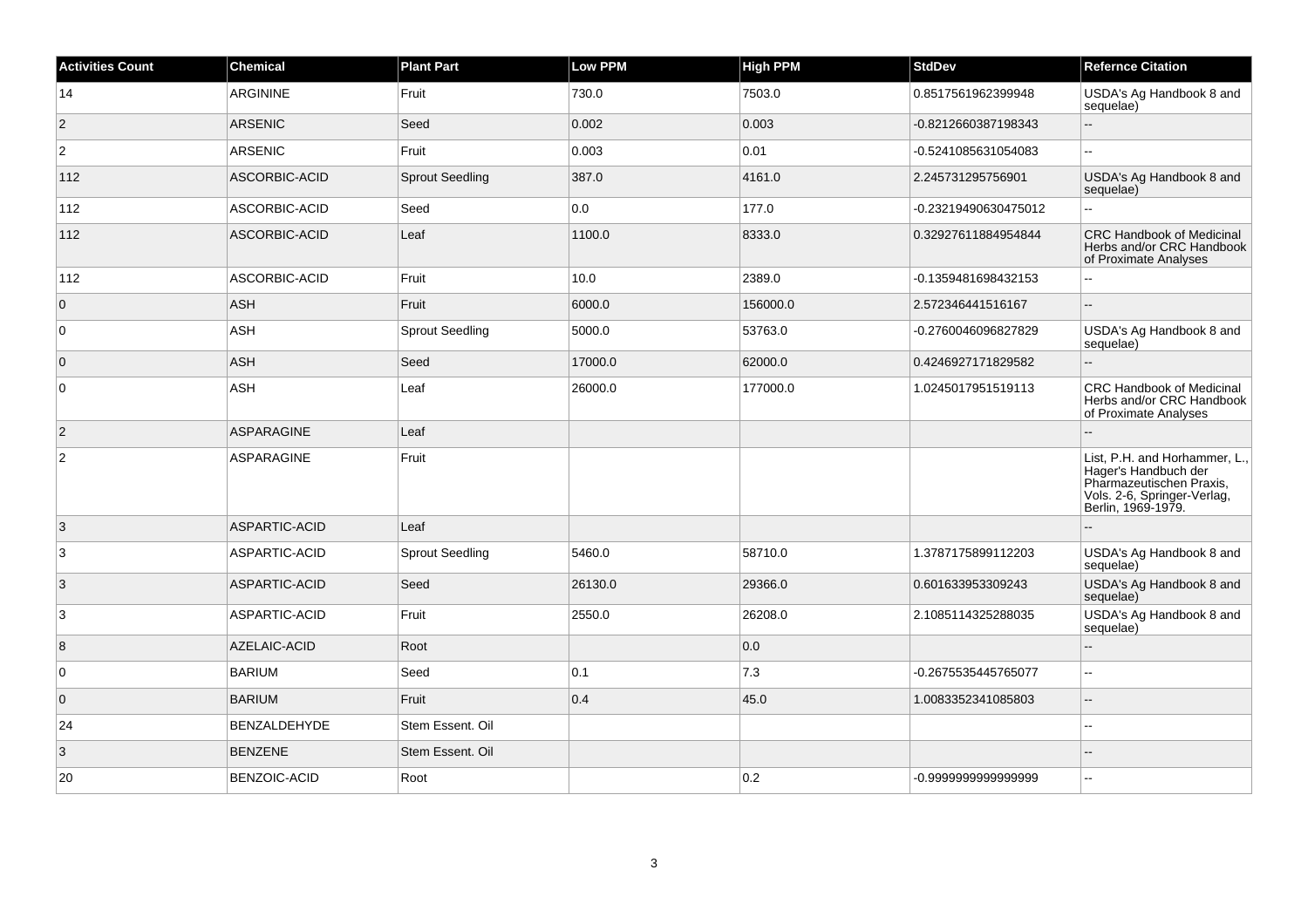| <b>Activities Count</b> | <b>Chemical</b>                    | <b>Plant Part</b>      | Low PPM | <b>High PPM</b> | <b>StdDev</b>         | <b>Refernce Citation</b>                                                                                                                 |
|-------------------------|------------------------------------|------------------------|---------|-----------------|-----------------------|------------------------------------------------------------------------------------------------------------------------------------------|
| 9                       | BENZYL-ALCOHOL                     | Stem Essent, Oil       |         |                 |                       | --                                                                                                                                       |
| 53                      | BETA-CAROTENE                      | Fruit                  | 2.2     | 66.0            | -0.023223818267477877 | <b>CRC Handbook of Medicinal</b><br>Herbs and/or CRC Handbook<br>of Proximate Analyses                                                   |
| 53                      | BETA-CAROTENE                      | <b>Sprout Seedling</b> |         | 0.0             | -1.1430052498410248   | USDA's Ag Handbook 8 and<br>sequelae)                                                                                                    |
| 53                      | BETA-CAROTENE                      | Seed                   | 0.1     | 9.8             | 0.18328220133121417   | CRC Handbook of Medicinal<br>Herbs and/or CRC Handbook<br>of Proximate Analyses                                                          |
| 53                      | BETA-CAROTENE                      | Leaf                   | 32.4    | 245.5           | -0.06879977995916696  | CRC Handbook of Medicinal<br>Herbs and/or CRC Handbook<br>of Proximate Analyses                                                          |
| 47                      | BETA-SITOSTEROL                    | Seed                   | 910.0   | 980.0           | -0.2549179103853718   |                                                                                                                                          |
| $\overline{4}$          | <b>BIOTIN</b>                      | Root                   |         |                 |                       | List, P.H. and Horhammer, L.,<br>Hager's Handbuch der<br>Pharmazeutischen Praxis,<br>Vols. 2-6, Springer-Verlag,<br>Berlin, 1969-1979.   |
| 4                       | <b>BORON</b>                       | Seed                   | 2.0     | 43.0            | 0.8959785913404347    | $\overline{a}$                                                                                                                           |
| $\overline{4}$          | <b>BORON</b>                       | Fruit                  | 0.1     | 45.0            | 0.10211490884545635   | $\overline{a}$                                                                                                                           |
| 0                       | BOWMAN-BIRK-<br>PROTEASE-INHIBITOR | Seed                   |         |                 |                       | ۵۵                                                                                                                                       |
| $\mathbf{0}$            | <b>BROMINE</b>                     | Fruit                  | 2.0     | 20.0            | 0.22332723411888744   | ACTA AGRIC SCAND<br>SUPPL 22: 1980                                                                                                       |
| 3                       | CADMIUM                            | Seed                   | 0.007   | 0.039           | -0.32899557204292573  | L.                                                                                                                                       |
| 3                       | <b>CADMIUM</b>                     | Fruit                  | 0.002   | 0.2             | -0.0558396104562371   |                                                                                                                                          |
| 102                     | CAFFEIC-ACID                       | Fruit                  |         |                 |                       |                                                                                                                                          |
| 102                     | CAFFEIC-ACID                       | Leaf                   |         |                 |                       |                                                                                                                                          |
| 102                     | CAFFEIC-ACID                       | Shoot                  |         |                 |                       |                                                                                                                                          |
| 28                      | <b>CALCIUM</b>                     | Leaf                   | 2740.0  | 20758.0         | 0.15857612188539408   | <b>CRC Handbook of Medicinal</b><br>Herbs and/or CRC Handbook<br>of Proximate Analyses                                                   |
| 28                      | CALCIUM                            | Fruit                  | 356.0   | 18000.0         | 3.2638086276599014    |                                                                                                                                          |
| 28                      | <b>CALCIUM</b>                     | <b>Sprout Seedling</b> | 170.0   | 1828.0          | -0.4514538483488865   | USDA's Ag Handbook 8 and<br>sequelae)                                                                                                    |
| 28                      | CALCIUM                            | Seed                   | 510.0   | 3295.0          | -0.1563697937955226   | $\overline{a}$                                                                                                                           |
| $\overline{2}$          | <b>CAMPESTEROL</b>                 | Seed                   |         | 30.0            | -0.5601817141925177   | Spiller, G. A. 1996 (Spiller, G.<br>A. Ed. 1996. CRC Handbook<br>of Lipids in Human Nutrition.<br>CRC Press. Boca Raton, FL.<br>233 pp.) |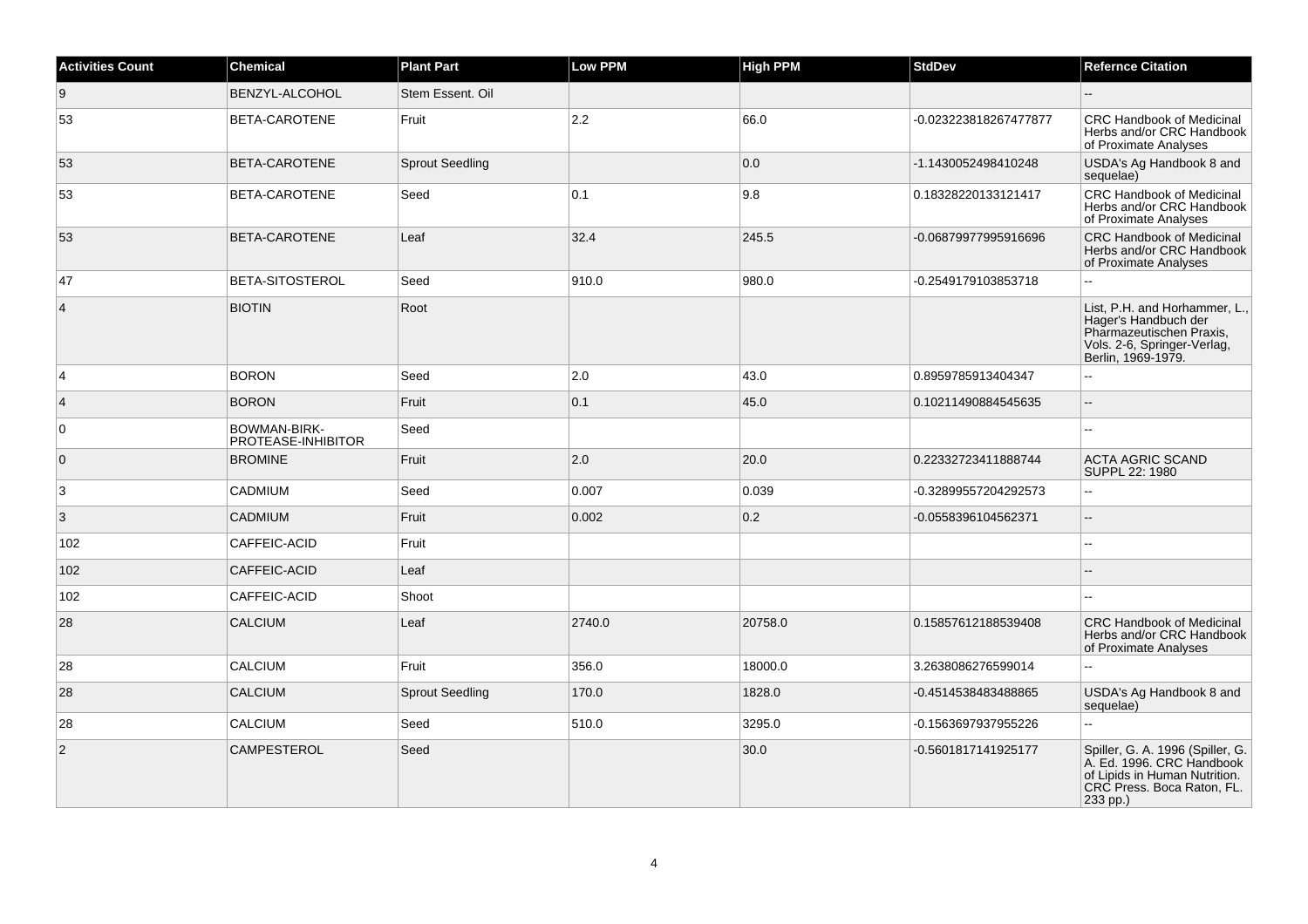| <b>Activities Count</b> | <b>Chemical</b>                     | <b>Plant Part</b>      | <b>Low PPM</b> | <b>High PPM</b> | <b>StdDev</b>       | <b>Refernce Citation</b>                                                                                                               |
|-------------------------|-------------------------------------|------------------------|----------------|-----------------|---------------------|----------------------------------------------------------------------------------------------------------------------------------------|
| $\overline{0}$          | <b>CARBOHYDRATES</b>                | <b>Sprout Seedling</b> | 41000.0        | 440860.0        | -0.7491487580636056 | USDA's Ag Handbook 8 and<br>sequelae)                                                                                                  |
| $\overline{0}$          | <b>CARBOHYDRATES</b>                | Seed                   | 278000.0       | 701039.0        | 0.7059641852803317  | <b>CRC Handbook of Medicinal</b><br>Herbs and/or CRC Handbook<br>of Proximate Analyses                                                 |
| $\overline{0}$          | <b>CARBOHYDRATES</b>                | Leaf                   | 66000.0        | 500000.0        | -0.88949734732397   | CRC Handbook of Medicinal<br>Herbs and/or CRC Handbook<br>of Proximate Analyses                                                        |
| $\overline{0}$          | <b>CARBOHYDRATES</b>                | Fruit                  | 56000.0        | 733778.0        | -0.26258259973548   |                                                                                                                                        |
| 0                       | <b>CEREBROSIDE</b>                  | Fruit                  |                |                 |                     | List, P.H. and Horhammer, L.,<br>Hager's Handbuch der<br>Pharmazeutischen Praxis,<br>Vols. 2-6, Springer-Verlag,<br>Berlin, 1969-1979. |
| 20                      | <b>CHOLINE</b>                      | Fruit                  |                |                 |                     | List, P.H. and Horhammer, L.,<br>Hager's Handbuch der<br>Pharmazeutischen Praxis,<br>Vols. 2-6, Springer-Verlag,<br>Berlin, 1969-1979. |
| 24                      | <b>CHROMIUM</b>                     | Seed                   | 0.051          | 4.9             | 0.03136617302691837 |                                                                                                                                        |
| 24                      | <b>CHROMIUM</b>                     | Fruit                  | 0.005          | 1.5             | -0.2969460293418225 | $\sim$                                                                                                                                 |
| 0                       | <b>COBALAMINE</b>                   | Root                   |                |                 |                     | List, P.H. and Horhammer, L.,<br>Hager's Handbuch der<br>Pharmazeutischen Praxis,<br>Vols. 2-6, Springer-Verlag,<br>Berlin, 1969-1979. |
| $\vert$ 2               | <b>COBALT</b>                       | Seed                   | 0.034          | 1.05            | -0.160403983415517  | $\overline{a}$                                                                                                                         |
| $\overline{2}$          | <b>COBALT</b>                       | Fruit                  | 0.0            | 10.5            | 0.736007005742018   | $\sim$                                                                                                                                 |
| 12                      | <b>COPPER</b>                       | Seed                   | 2.0            | 15.0            | 0.01682814208698858 | $\overline{a}$                                                                                                                         |
| 12                      | <b>COPPER</b>                       | Fruit                  | 0.62           | 45.0            | 2.504632964835247   | $\overline{\phantom{a}}$                                                                                                               |
| 13                      | <b>COUMESTROL</b>                   | Fruit                  |                |                 |                     |                                                                                                                                        |
| 13                      | <b>COUMESTROL</b>                   | Leaf                   |                |                 |                     |                                                                                                                                        |
| 13                      | <b>COUMESTROL</b>                   | <b>Sprout Seedling</b> |                |                 |                     |                                                                                                                                        |
| 0                       | CYANIDIN-3,5-<br><b>DIGLUCOSIDE</b> | Seed                   |                |                 |                     |                                                                                                                                        |
| $\overline{0}$          | CYANIDIN-3-GLUCOSIDE                | Seed                   |                |                 |                     |                                                                                                                                        |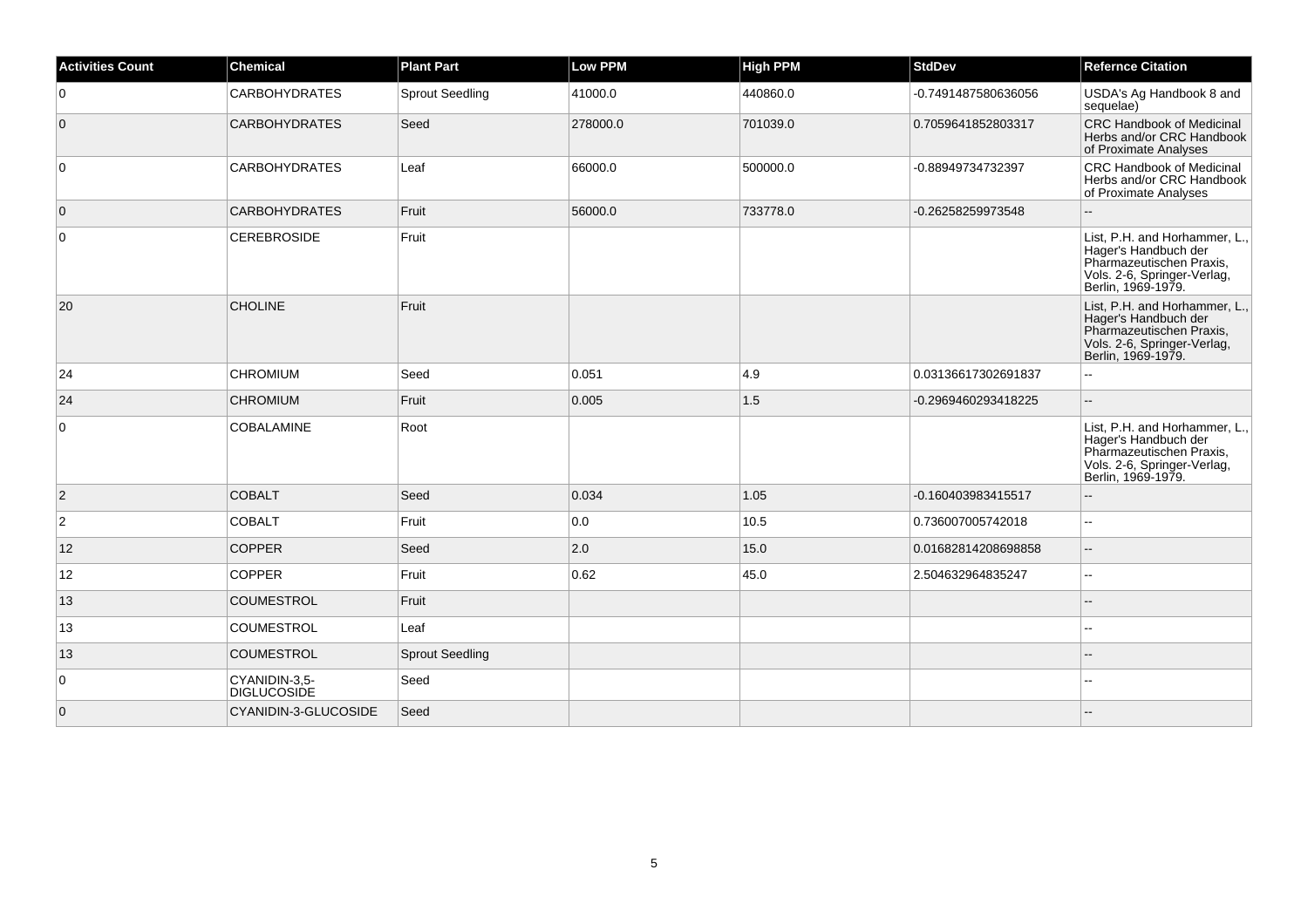| <b>Activities Count</b> | <b>Chemical</b>                           | <b>Plant Part</b>      | <b>Low PPM</b> | <b>High PPM</b> | <b>StdDev</b>        | <b>Refernce Citation</b>                                                                                                                                                                                                                                                                                 |
|-------------------------|-------------------------------------------|------------------------|----------------|-----------------|----------------------|----------------------------------------------------------------------------------------------------------------------------------------------------------------------------------------------------------------------------------------------------------------------------------------------------------|
| 3                       | <b>CYCLOKIEVITONE</b>                     | Plant                  |                |                 |                      | Jeffery B. Harborne and H.<br>Baxter, eds. 1983.<br>Phytochemical Dictionary. A<br>Handbook of Bioactive<br>Compounds from Plants.<br>Taylor & Frost, London. 791<br>pp.                                                                                                                                 |
| $\vert$ 2               | <b>CYSTINE</b>                            | <b>Sprout Seedling</b> | 480.0          | 5161.0          | 1.2557326816531587   | USDA's Ag Handbook 8 and<br>sequelae)                                                                                                                                                                                                                                                                    |
| $\overline{2}$          | <b>CYSTINE</b>                            | Seed                   | 2350.0         | 2641.0          | -0.35407501847312656 | USDA's Ag Handbook 8 and<br>sequelae)                                                                                                                                                                                                                                                                    |
| $\overline{2}$          | <b>CYSTINE</b>                            | Fruit                  | 180.0          | 1850.0          | 0.8540501474455284   | USDA's Ag Handbook 8 and<br>sequelae)                                                                                                                                                                                                                                                                    |
| 32                      | <b>DAIDZEIN</b>                           | Seed                   | 0.4            | 23.2            | -0.4139162724750747  | Kaufman, PB, Duke, JA, Brielm<br>ann, H, Boik, J and Hoyt, JE.<br>1997. A Comparative Survey<br>of Leguminous Plants as<br>Sources of the Isoflavones<br>Genistein and Daidzein:<br>Implications For Human<br>Nutrition and Health. Journal<br>of Alternative &<br>Complementary Medicine<br>$3(1):7-12$ |
| 32                      | <b>DAIDZEIN</b>                           | Fruit                  |                |                 |                      |                                                                                                                                                                                                                                                                                                          |
| $\mathbf 0$             | DEC-2-EN                                  | Hull Husk              |                |                 |                      | List, P.H. and Horhammer, L.,<br>Hager's Handbuch der<br>Pharmazeutischen Praxis,<br>Vols. 2-6, Springer-Verlag,<br>Berlin, 1969-1979.                                                                                                                                                                   |
| $\mathbf 0$             | DELPHINIDIN-3-O-BETA-<br><b>GLUCOSIDE</b> | Seed                   |                |                 |                      |                                                                                                                                                                                                                                                                                                          |
| 3                       | <b>DEMETHYLMEDICARPIN</b>                 | Fruit                  |                |                 |                      |                                                                                                                                                                                                                                                                                                          |
| $\mathbf{3}$            | <b>DEMETHYLVESTITOL</b>                   | Fruit                  |                |                 |                      | $\sim$                                                                                                                                                                                                                                                                                                   |
| $\mathbf 0$             | DL-5-DEOXYKIEVITONE                       | Fruit                  |                |                 |                      | Jeffery B. Harborne and H.<br>Baxter, eds. 1983.<br>Phytochemical Dictionary. A<br>Handbook of Bioactive<br>Compounds from Plants.<br>Taylor & Frost, London. 791<br>pp.                                                                                                                                 |
| $\overline{0}$          | <b>DL-DALBERGIODIN</b>                    | Fruit                  |                |                 |                      | $\overline{\phantom{a}}$                                                                                                                                                                                                                                                                                 |
| $\mathbf{1}$            | ESTRADIOL-17-BETA                         | Seed                   |                |                 |                      | Jeffery B. Harborne and H.<br>Baxter, eds. 1983.<br>Phytochemical Dictionary. A<br>Handbook of Bioactive<br>Compounds from Plants.<br>Taylor & Frost, London. 791<br>pp.                                                                                                                                 |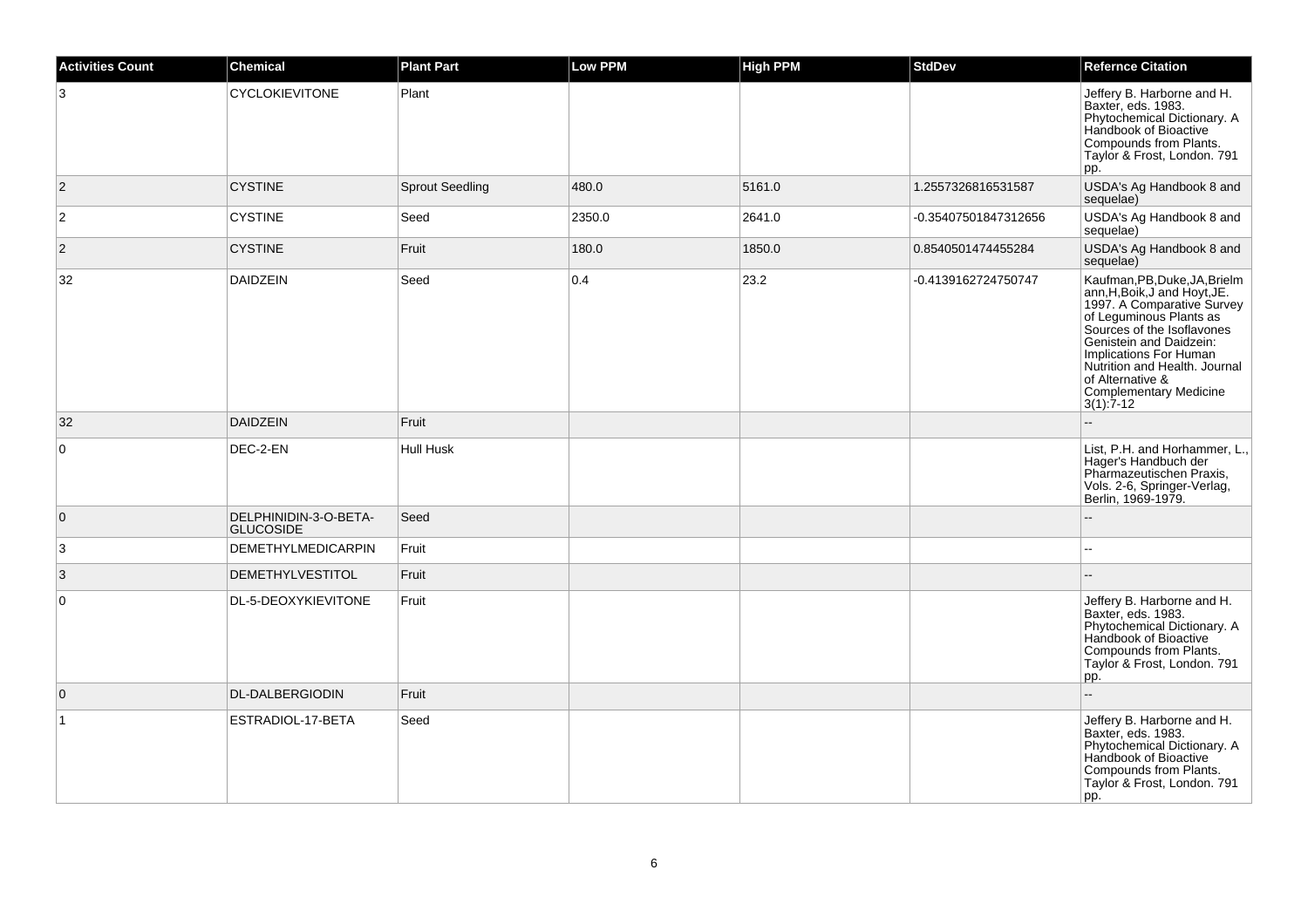| <b>Activities Count</b> | <b>Chemical</b>                    | <b>Plant Part</b>      | <b>Low PPM</b> | <b>High PPM</b> | <b>StdDev</b>         | <b>Refernce Citation</b>                                                                                                                                                 |
|-------------------------|------------------------------------|------------------------|----------------|-----------------|-----------------------|--------------------------------------------------------------------------------------------------------------------------------------------------------------------------|
| $\overline{0}$          | <b>ESTROL</b>                      | Flower                 |                |                 |                       | List, P.H. and Horhammer, L.,<br>Hager's Handbuch der<br>Pharmazeutischen Praxis,<br>Vols. 2-6, Springer-Verlag,<br>Berlin, 1969-1979.                                   |
| 8                       | <b>ESTRONE</b>                     | Flower                 |                |                 |                       | List, P.H. and Horhammer, L.,<br>Hager's Handbuch der<br>Pharmazeutischen Praxis,<br>Vols. 2-6, Springer-Verlag,<br>Berlin, 1969-1979.                                   |
| $\overline{0}$          | <b>FAT</b>                         | <b>Sprout Seedling</b> | 5000.0         | 53763.0         | 0.44056677095674335   | USDA's Ag Handbook 8 and<br>sequelae)                                                                                                                                    |
| $\overline{0}$          | FAT                                | Seed                   | 3000.0         | 24000.0         | -1.2714747872119285   | <b>CRC Handbook of Medicinal</b><br>Herbs and/or CRC Handbook<br>of Proximate Analyses                                                                                   |
| $\overline{0}$          | FAT                                | Leaf                   | 4000.0         | 54000.0         | -0.049061951284346775 | <b>CRC Handbook of Medicinal</b><br>Herbs and/or CRC Handbook<br>of Proximate Analyses                                                                                   |
| $\overline{0}$          | FAT                                | Fruit                  | 2000.0         | 47000.0         | -0.2822698703336837   | <b>CRC Handbook of Medicinal</b><br>Herbs and/or CRC Handbook<br>of Proximate Analyses                                                                                   |
| $\overline{0}$          | <b>FERRITINE</b>                   | Flower                 |                |                 |                       | List, P.H. and Horhammer, L.,<br>Hager's Handbuch der<br>Pharmazeutischen Praxis,<br>Vols. 2-6, Springer-Verlag,<br>Berlin, 1969-1979.                                   |
| 61                      | <b>FERULIC-ACID</b>                | Plant                  |                |                 |                       |                                                                                                                                                                          |
| 15                      | <b>FIBER</b>                       | Seed                   | 37000.0        | 88700.0         | -0.36384625388437297  | $\sim$                                                                                                                                                                   |
| 15                      | <b>FIBER</b>                       | Leaf                   | 28000.0        | 212000.0        | 0.6240585804192432    | <b>CRC Handbook of Medicinal</b><br>Herbs and/or CRC Handbook<br>of Proximate Analyses                                                                                   |
| 15                      | <b>FIBER</b>                       | Fruit                  | 10000.0        | 159000.0        | 0.16347399426220346   | CRC Handbook of Medicinal<br>Herbs and/or CRC Handbook<br>of Proximate Analyses                                                                                          |
| $\overline{0}$          | <b>FLUORINE</b>                    | Fruit                  | 0.1            | 2.0             | 0.6390515352877183    | <b>ACTA AGRIC SCAND</b><br>SUPPL 22: 1980                                                                                                                                |
| 15                      | <b>FOLACIN</b>                     | <b>Sprout Seedling</b> | 0.3            | 4.1             | -0.6721179518792173   | USDA's Ag Handbook 8 and<br>sequelae)                                                                                                                                    |
| 15                      | <b>FOLACIN</b>                     | Seed                   | 4.1            | 5.3             | 1.1168350437518124    | USDA's Ag Handbook 8 and<br>sequelae)                                                                                                                                    |
| 22                      | GAMMA-AMINOBUTYRIC-<br><b>ACID</b> | Seed                   |                |                 |                       | Jeffery B. Harborne and H.<br>Baxter, eds. 1983.<br>Phytochemical Dictionary. A<br>Handbook of Bioactive<br>Compounds from Plants.<br>Taylor & Frost, London. 791<br>pp. |
| $\overline{0}$          | <b>GARBANZOL</b>                   | Shoot                  |                |                 |                       |                                                                                                                                                                          |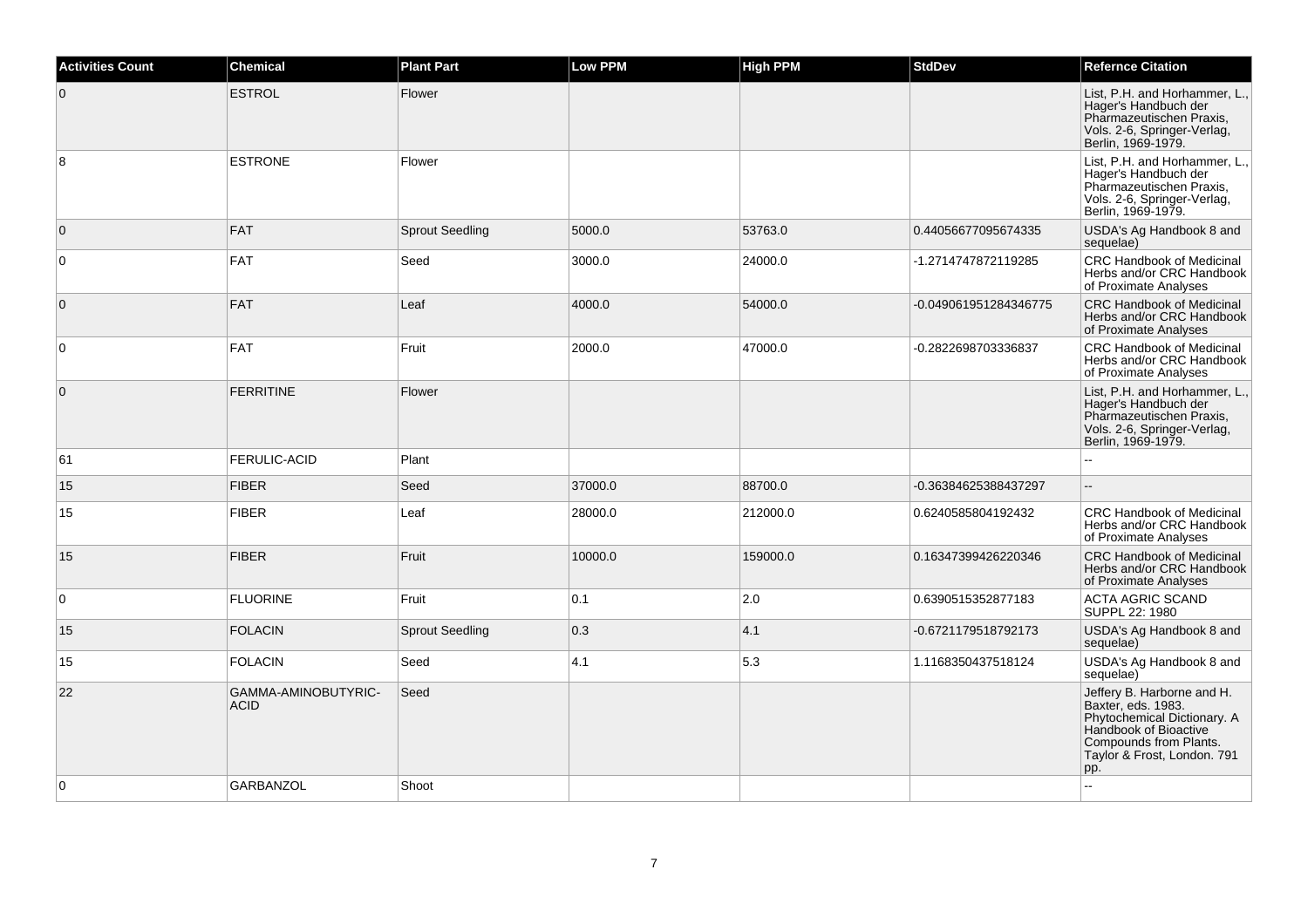| <b>Activities Count</b> | <b>Chemical</b>      | <b>Plant Part</b>      | <b>Low PPM</b> | <b>High PPM</b> | <b>StdDev</b>        | <b>Refernce Citation</b>                                                                                                                                                                                                                                                                                          |
|-------------------------|----------------------|------------------------|----------------|-----------------|----------------------|-------------------------------------------------------------------------------------------------------------------------------------------------------------------------------------------------------------------------------------------------------------------------------------------------------------------|
| 81                      | <b>GENISTEIN</b>     | Seed                   | 17.7           | 45.1            | -0.30314631606927606 | Kaufman, PB, Duke, JA, Brielm<br>ann, H, Boik, J and Hoyt, JE.<br>1997. A Comparative Survey<br>of Leguminous Plants as<br>Sources of the Isoflavones<br>Genistein and Daidzein:<br>Implications For Human<br>Nutrition and Health. Journal<br>of Alternative &<br><b>Complementary Medicine</b><br>$3(1)$ : 7-12 |
| 81                      | <b>GENISTEIN</b>     | Fruit                  |                |                 |                      |                                                                                                                                                                                                                                                                                                                   |
| $\mathbf{0}$            | GIBBERELIN-A-37      | Plant                  |                |                 |                      | J.S. Glasby Dict.Pls<br>Containing 2ndary<br>Metabolite, 1991.                                                                                                                                                                                                                                                    |
| $\mathbf 0$             | GIBBERELIN-A-38      | Plant                  |                |                 |                      | J.S. Glasby Dict.Pls<br>Containing 2ndary<br>Metabolite. 1991.                                                                                                                                                                                                                                                    |
| $\mathbf{0}$            | <b>GLUCOKININ</b>    | Fruit                  |                |                 |                      | List, P.H. and Horhammer, L.,<br>Hager's Handbuch der<br>Pharmazeutischen Praxis,<br>Vols. 2-6, Springer-Verlag,<br>Berlin, 1969-1979.                                                                                                                                                                            |
| ∣1                      | <b>GLUCOSAMINE</b>   | Seed                   |                |                 |                      | Jeffery B. Harborne and H.<br>Baxter, eds. 1983.<br>Phytochemical Dictionary. A<br>Handbook of Bioactive<br>Compounds from Plants.<br>Taylor & Frost, London. 791<br>pp.                                                                                                                                          |
| 8                       | <b>GLUTAMIC-ACID</b> | <b>Sprout Seedling</b> | 5120.0         | 55054.0         | 1.0799400548183595   | USDA's Ag Handbook 8 and<br>sequelae)                                                                                                                                                                                                                                                                             |
| 8                       | <b>GLUTAMIC-ACID</b> | Seed                   | 32940.0        | 37019.0         | -0.19805301000491887 | USDA's Ag Handbook 8 and<br>sequelae)                                                                                                                                                                                                                                                                             |
| 8                       | <b>GLUTAMIC-ACID</b> | Fruit                  | 1870.0         | 19219.0         | 0.46547383123553154  | USDA's Ag Handbook 8 and<br>sequelae)                                                                                                                                                                                                                                                                             |
| $\overline{7}$          | <b>GLUTATHIONE</b>   | Root                   |                |                 |                      | List, P.H. and Horhammer, L.,<br>Hager's Handbuch der<br>Pharmazeutischen Praxis,<br>Vols. 2-6, Springer-Verlag,<br>Berlin, 1969-1979.                                                                                                                                                                            |
| 12                      | <b>GLYCINE</b>       | Fruit                  | 650.0          | 6680.0          | 1.1896880668322627   | USDA's Ag Handbook 8 and<br>sequelae)                                                                                                                                                                                                                                                                             |
| 12                      | <b>GLYCINE</b>       | <b>Sprout Seedling</b> | 1440.0         | 15484.0         | 1.261205834725475    | USDA's Ag Handbook 8 and<br>sequelae)                                                                                                                                                                                                                                                                             |
| 12                      | <b>GLYCINE</b>       | Seed                   | 8430.0         | 9474.0          | -0.21372029598699516 | USDA's Ag Handbook 8 and<br>sequelae)                                                                                                                                                                                                                                                                             |
| $\overline{7}$          | <b>HISTIDINE</b>     | <b>Sprout Seedling</b> | 1180.0         | 12688.0         | 1.3806152102919922   | USDA's Ag Handbook 8 and<br>sequelae)                                                                                                                                                                                                                                                                             |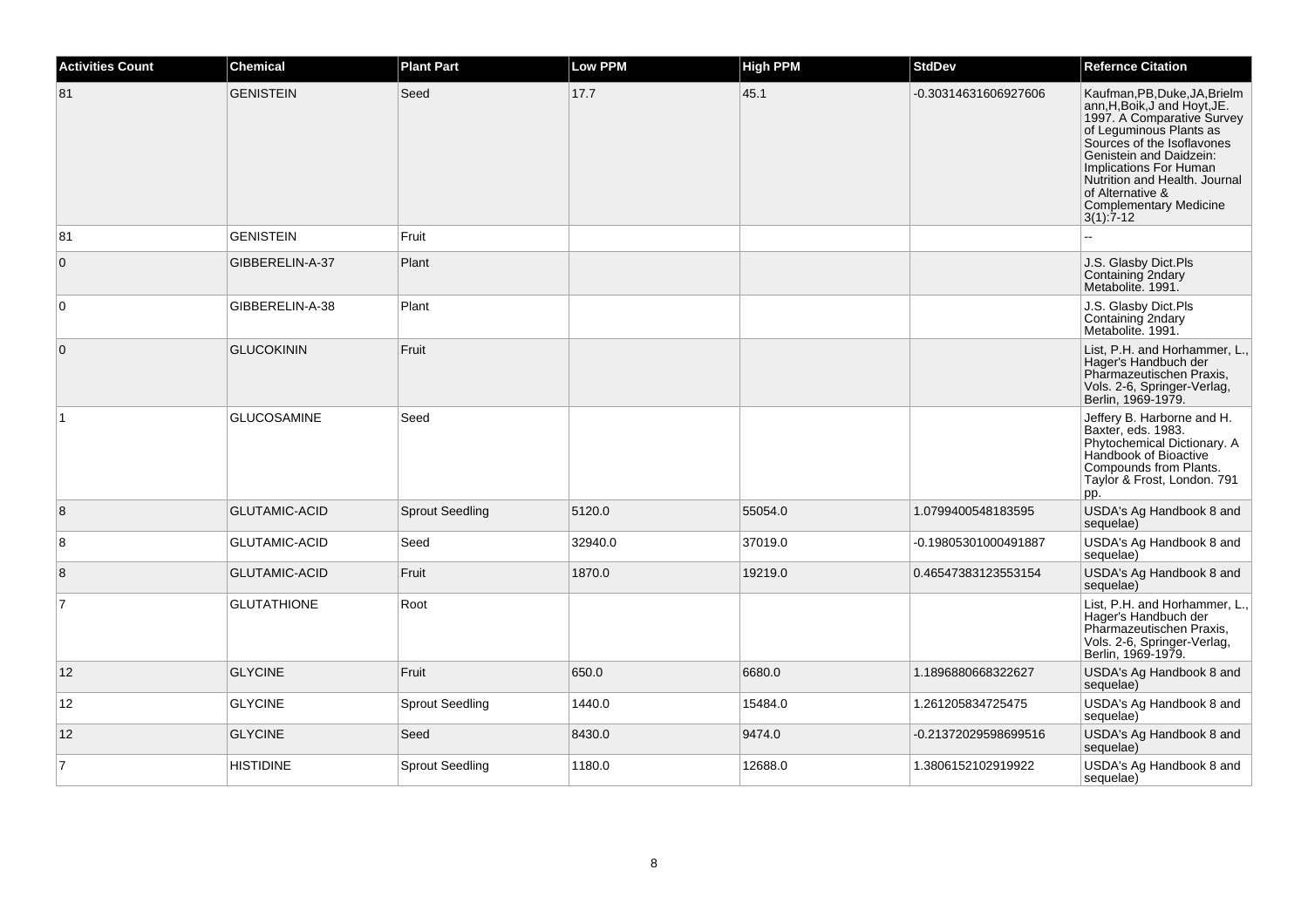| <b>Activities Count</b> | <b>Chemical</b>                                                                            | <b>Plant Part</b>      | Low PPM | <b>High PPM</b> | <b>StdDev</b>        | <b>Refernce Citation</b>                                                                                                               |
|-------------------------|--------------------------------------------------------------------------------------------|------------------------|---------|-----------------|----------------------|----------------------------------------------------------------------------------------------------------------------------------------|
| $\overline{7}$          | <b>HISTIDINE</b>                                                                           | Seed                   | 6010.0  | 6754.0          | 0.16746212043009365  | USDA's Ag Handbook 8 and<br>sequelae)                                                                                                  |
| $\overline{7}$          | <b>HISTIDINE</b>                                                                           | Fruit                  | 340.0   | 3494.0          | 1.2489681913399917   | USDA's Ag Handbook 8 and<br>sequelae)                                                                                                  |
| 8                       | <b>INOSITOL</b>                                                                            | Fruit                  |         |                 |                      | List, P.H. and Horhammer, L.,<br>Hager's Handbuch der<br>Pharmazeutischen Praxis,<br>Vols. 2-6, Springer-Verlag,<br>Berlin, 1969-1979. |
| 6                       | <b>IRON</b>                                                                                | <b>Sprout Seedling</b> | 8.0     | 87.0            | -0.7022019350611952  | USDA's Ag Handbook 8 and<br>sequelae)                                                                                                  |
| 6                       | <b>IRON</b>                                                                                | Seed                   | 24.0    | 147.0           | -0.01762392069928863 |                                                                                                                                        |
| 6                       | <b>IRON</b>                                                                                | Leaf                   | 92.0    | 697.0           | 0.8461339135363539   | <b>CRC Handbook of Medicinal</b><br>Herbs and/or CRC Handbook<br>of Proximate Analyses                                                 |
| 6                       | <b>IRON</b>                                                                                | Fruit                  | 6.0     | 1050.0          | 3.6375788214429425   |                                                                                                                                        |
| 3                       | <b>ISOLEUCINE</b>                                                                          | Fruit                  | 660.0   | 6783.0          | 0.9446436808495005   | USDA's Ag Handbook 8 and<br>sequelae)                                                                                                  |
| 3                       | <b>ISOLEUCINE</b>                                                                          | <b>Sprout Seedling</b> | 1860.0  | 20000.0         | 1.3387670878508608   | USDA's Ag Handbook 8 and<br>sequelae)                                                                                                  |
| 3                       | <b>ISOLEUCINE</b>                                                                          | Seed                   | 9540.0  | 10722.0         | 0.029405154215433976 | USDA's Ag Handbook 8 and<br>sequelae)                                                                                                  |
| $\overline{0}$          | ISORHAMNETIN-3-O-BETA-<br>D-GALACTOPYRANOSIDE                                              | Shoot                  |         |                 |                      |                                                                                                                                        |
| $\overline{0}$          | ISORHAMNETIN-3-O-<br><b>RUTINOSIDE</b>                                                     | Shoot                  |         |                 |                      |                                                                                                                                        |
| $\overline{0}$          | KAEMPFEROL-3-<br><b>GLUCURONIDE</b>                                                        | Leaf                   |         |                 |                      | List, P.H. and Horhammer, L.,<br>Hager's Handbuch der<br>Pharmazeutischen Praxis,<br>Vols. 2-6, Springer-Verlag,<br>Berlin, 1969-1979. |
| $\overline{0}$          | KAEMPFEROL-3-O-BETA-D-Shoot<br>DIGLUCOPYRANOSIDE-7-<br>O-BETA-D-<br><b>GLUCOPYRANOSIDE</b> |                        |         |                 |                      |                                                                                                                                        |
| $\overline{0}$          | KAEMPFEROL-3-O-BETA-<br>ROBINOSIDE-7-O-ALPHA-L-<br><b>RHAMNOPYRANOSIDE</b>                 | Shoot                  |         |                 |                      |                                                                                                                                        |
| $\overline{0}$          | KAEMPFEROL-3-O-BETA-<br><b>RUTINOSIDE</b>                                                  | Shoot                  |         |                 |                      |                                                                                                                                        |
| $\overline{0}$          | KAEMPFEROL-3-O-<br>METHYL-ETHER                                                            | Shoot                  |         |                 |                      |                                                                                                                                        |
| 3                       | <b>KIEVITONE</b>                                                                           | <b>Sprout Seedling</b> |         |                 |                      | ٠.                                                                                                                                     |
| 3                       | <b>KIEVITONE</b>                                                                           | Fruit                  |         |                 |                      |                                                                                                                                        |
| $\overline{0}$          | <b>KILOCALORIES</b>                                                                        | <b>Sprout Seedling</b> | 290.0   | 3118.0          | -0.7170779750926094  | USDA's Ag Handbook 8 and<br>sequelae)                                                                                                  |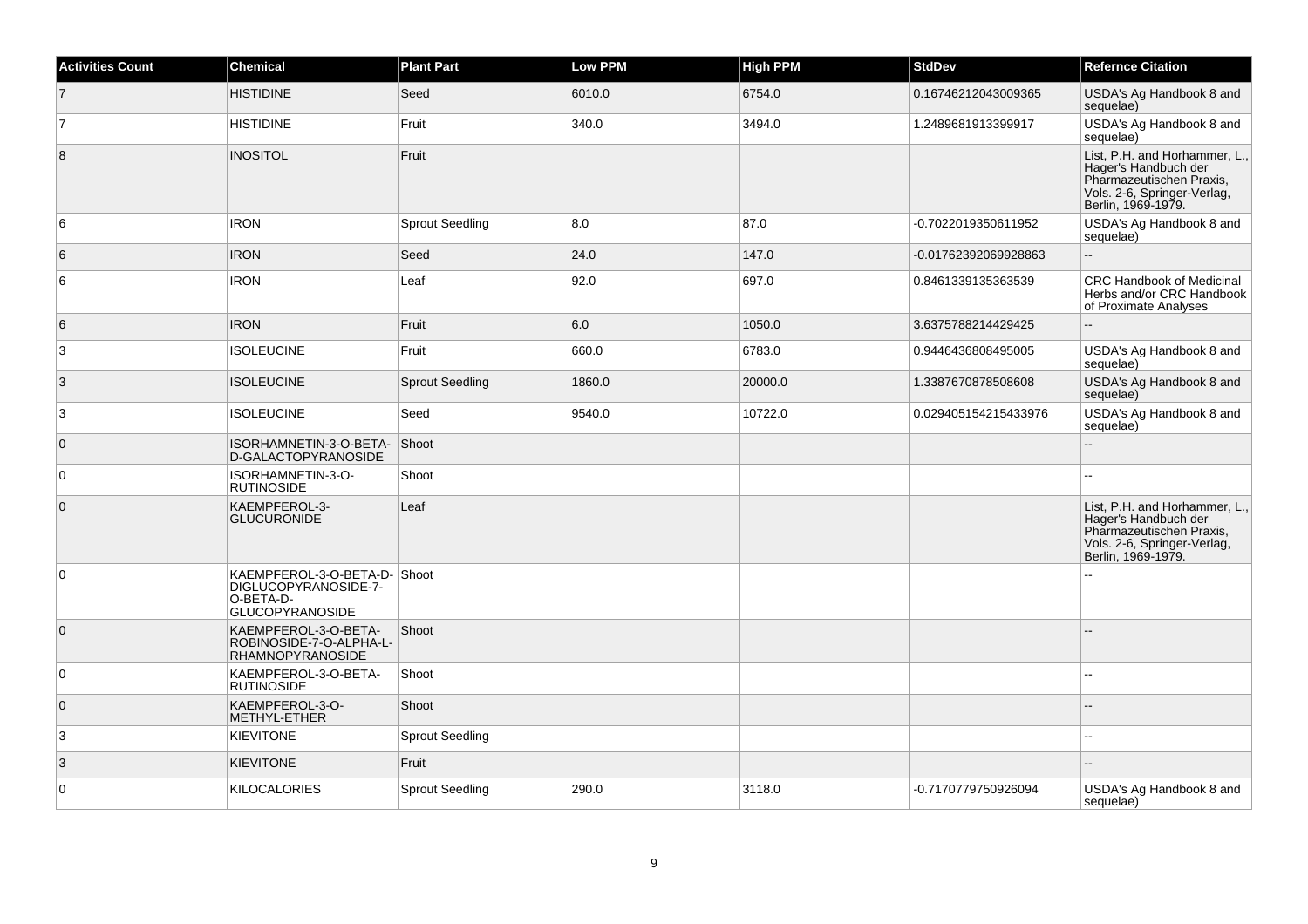| <b>Activities Count</b> | <b>Chemical</b>     | <b>Plant Part</b>      | <b>Low PPM</b> | <b>High PPM</b> | <b>StdDev</b>        | <b>Refernce Citation</b>                                                               |
|-------------------------|---------------------|------------------------|----------------|-----------------|----------------------|----------------------------------------------------------------------------------------|
| $\overline{0}$          | <b>KILOCALORIES</b> | Seed                   | 3230.0         | 3832.0          | -0.8036030124335913  | <b>CRC Handbook of Medicinal</b><br>Herbs and/or CRC Handbook<br>of Proximate Analyses |
| 0                       | <b>KILOCALORIES</b> | Leaf                   | 360.0          | 2730.0          | -0.4643632980748094  | CRC Handbook of Medicinal<br>Herbs and/or CRC Handbook<br>of Proximate Analyses        |
| $\overline{0}$          | KILOCALORIES        | Fruit                  | 280.0          | 3830.0          | 0.2573622436618889   | <b>CRC Handbook of Medicinal</b><br>Herbs and/or CRC Handbook<br>of Proximate Analyses |
| 0                       | LEAD                | Seed                   | 0.7            | 1.0             | -0.41629068360999466 |                                                                                        |
| $\overline{0}$          | LEAD                | Fruit                  | 0.01           | 10.5            | 0.1305774553688786   | $\mathbf{u}$                                                                           |
| $\overline{2}$          | <b>LEUCINE</b>      | Sprout Seedling        | 3020.0         | 32473.0         | 1.3936225297206044   | USDA's Ag Handbook 8 and<br>sequelae)                                                  |
| $ 2\rangle$             | <b>LEUCINE</b>      | Seed                   | 17250.0        | 19386.0         | 0.22058877840649277  | USDA's Ag Handbook 8 and<br>sequelae)                                                  |
| $\overline{2}$          | <b>LEUCINE</b>      | Fruit                  | 1120.0         | 11511.0         | 1.3626585508389712   | USDA's Ag Handbook 8 and<br>sequelae)                                                  |
| $\vert$ 4               | LICOISOFLAVONE-A    | Fruit                  |                |                 |                      | ÷.                                                                                     |
| 13                      | <b>LIGNIN</b>       | Seed                   | 4100.0         | 10800.0         | -0.5794579459544289  |                                                                                        |
| 27                      | LINOLEIC-ACID       | <b>Sprout Seedling</b> | 1070.0         | 11505.0         | 1.3800855724382957   | USDA's Ag Handbook 8 and<br>sequelae)                                                  |
| 27                      | LINOLEIC-ACID       | Seed                   | 3320.0         | 3731.0          | -0.8858660372294648  | USDA's Ag Handbook 8 and<br>sequelae)                                                  |
| 27                      | LINOLEIC-ACID       | Fruit                  | 230.0          | 2364.0          | -0.322047416199203   | USDA's Ag Handbook 8 and<br>sequelae)                                                  |
| 11                      | <b>LITHIUM</b>      | Seed                   | 0.136          | 2.45            | 1.0                  |                                                                                        |
| 11                      | <b>LITHIUM</b>      | Fruit                  | 0.216          | 2.7             | 2.361727290933658    | $\overline{a}$                                                                         |
| 78                      | <b>LUTEOLIN</b>     | Plant                  |                |                 |                      | $\sim$                                                                                 |
| $\overline{4}$          | <b>LUTEONE</b>      | Plant                  |                |                 |                      |                                                                                        |
| $\overline{4}$          | <b>LYSINE</b>       | <b>Sprout Seedling</b> | 2390.0         | 25700.0         | 0.9673053866582134   | USDA's Ag Handbook 8 and<br>sequelae)                                                  |
| $\vert 4 \vert$         | <b>LYSINE</b>       | Seed                   | 14830.0        | 16667.0         | 0.6188126359243304   | USDA's Ag Handbook 8 and<br>sequelae)                                                  |
| $\overline{4}$          | LYSINE              | Fruit                  | 880.0          | 9044.0          | 1.2767170132921903   | USDA's Ag Handbook 8 and<br>sequelae)                                                  |
| 65                      | <b>MAGNESIUM</b>    | Fruit                  | 210.0          | 18000.0         | 7.348853900872472    | $\mathbf{u}$                                                                           |
| 65                      | MAGNESIUM           | <b>Sprout Seedling</b> | 210.0          | 2258.0          | 0.6301981860332678   | USDA's Ag Handbook 8 and<br>sequelae)                                                  |
| 65                      | <b>MAGNESIUM</b>    | Seed                   | 510.0          | 3430.0          | 0.1911841778868468   |                                                                                        |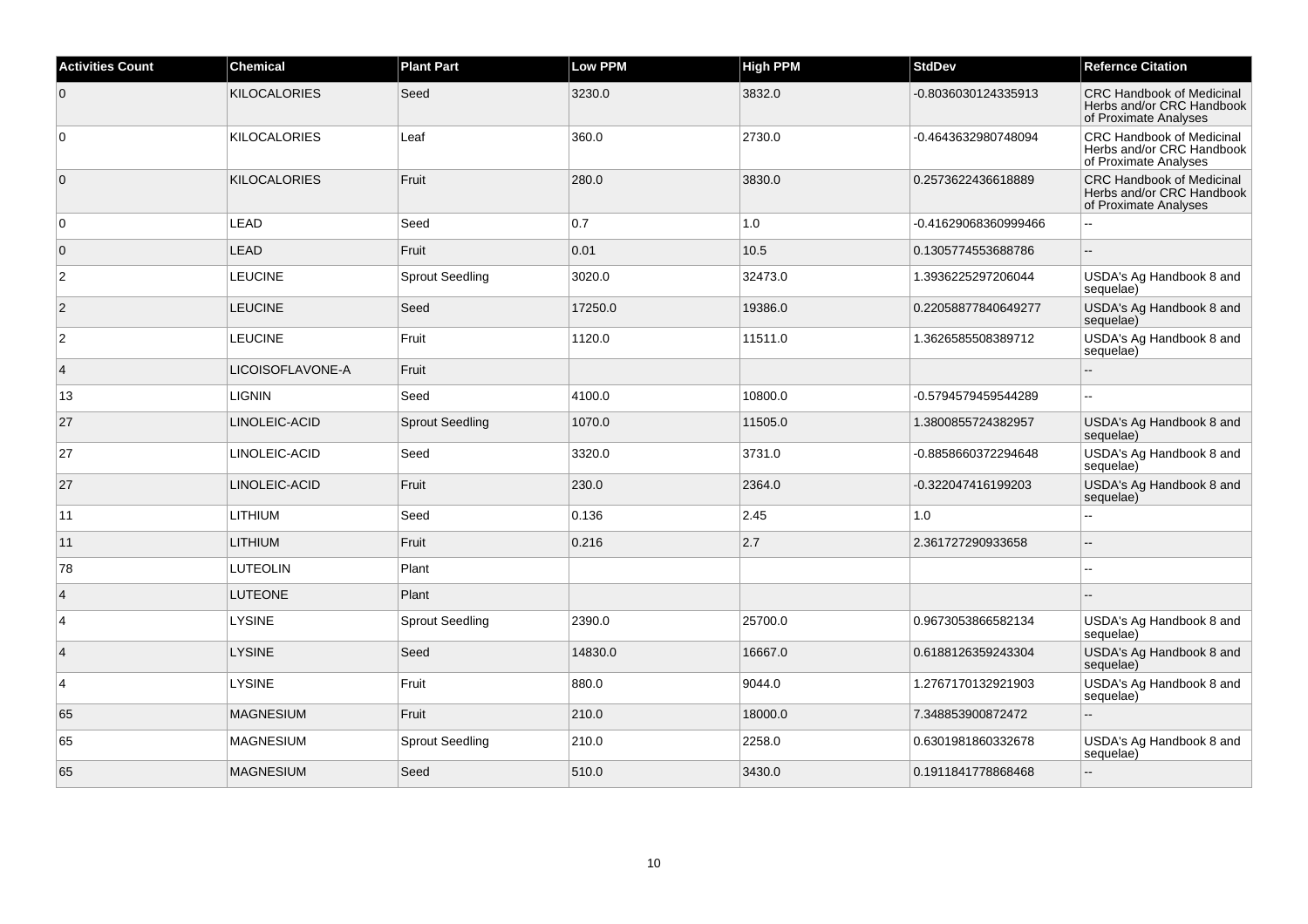| <b>Activities Count</b> | <b>Chemical</b>                     | <b>Plant Part</b>      | Low PPM | <b>High PPM</b> | <b>StdDev</b>        | <b>Refernce Citation</b>                                                                                                               |
|-------------------------|-------------------------------------|------------------------|---------|-----------------|----------------------|----------------------------------------------------------------------------------------------------------------------------------------|
|                         | MALONIC-ACID                        | Fruit                  |         |                 |                      | List, P.H. and Horhammer, L.,<br>Hager's Handbuch der<br>Pharmazeutischen Praxis,<br>Vols. 2-6, Springer-Verlag,<br>Berlin, 1969-1979. |
| $\overline{0}$          | MALVIDIN-3.5-<br><b>DIGLUCOSIDE</b> | Seed                   |         |                 |                      |                                                                                                                                        |
| $\overline{0}$          | MALVIDIN-3-GLUCOSIDE                | Seed                   |         |                 |                      |                                                                                                                                        |
| $\overline{0}$          | MALVIDIN-3-O-BETA-<br>GLUCOSIDE     | Seed                   |         |                 |                      |                                                                                                                                        |
| 14                      | MANGANESE                           | Seed                   | 2.0     | 24.0            | -0.36773991202981754 |                                                                                                                                        |
| 14                      | <b>MANGANESE</b>                    | Fruit                  | 1.0     | 150.0           | 0.5855429425865706   |                                                                                                                                        |
| $\overline{1}$          | <b>MERCURY</b>                      | Fruit                  | 0.0     | 0.02            | 0.10095423065636192  | <b>ACTA AGRIC SCAND</b><br>SUPPL 22: 1980                                                                                              |
| 15                      | <b>METHIONINE</b>                   | <b>Sprout Seedling</b> | 440.0   | 4731.0          | 1.4123467390935749   | USDA's Ag Handbook 8 and<br>sequelae)                                                                                                  |
| 15                      | <b>METHIONINE</b>                   | Seed                   | 3250.0  | 3653.0          | -0.17088889060665519 | USDA's Ag Handbook 8 and<br>sequelae)                                                                                                  |
| 15                      | <b>METHIONINE</b>                   | Fruit                  | 220.0   | 2261.0          | 1.6039139290826174   | USDA's Ag Handbook 8 and<br>sequelae)                                                                                                  |
| $\overline{2}$          | MOLYBDENUM                          | Seed                   | 0.5     | 14.0            | 2.04890928955185     |                                                                                                                                        |
| $\overline{2}$          | <b>MOLYBDENUM</b>                   | Fruit                  | 0.0     | 20.0            | 3.5232006502501756   |                                                                                                                                        |
| 13                      | <b>MUFA</b>                         | <b>Sprout Seedling</b> | 390.0   | 4194.0          | 1.1231063025389685   | USDA's Ag Handbook 8 and<br>sequelae)                                                                                                  |
| 13                      | <b>MUFA</b>                         | Seed                   | 1230.0  | 1382.0          | -0.7816108183599115  | USDA's Ag Handbook 8 and<br>sequelae)                                                                                                  |
| 13                      | <b>MUFA</b>                         | Fruit                  | 50.0    | 514.0           | -0.24652333932499626 | USDA's Ag Handbook 8 and<br>sequelae)                                                                                                  |
| $\overline{0}$          | N-6-METHYLAGMATINE                  | Seed                   |         |                 |                      |                                                                                                                                        |
| 39                      | <b>NIACIN</b>                       | <b>Sprout Seedling</b> | 29.0    | 312.0           | 1.9797867078051916   | USDA's Ag Handbook 8 and<br>sequelae)                                                                                                  |
| 39                      | <b>NIACIN</b>                       | Seed                   | 15.0    | 38.0            | -0.14625954869692315 | <b>CRC Handbook of Medicinal</b><br>Herbs and/or CRC Handbook<br>of Proximate Analyses                                                 |
| 39                      | <b>NIACIN</b>                       | Leaf                   | 13.0    | 98.0            | 0.006072438030661054 | <b>CRC Handbook of Medicinal</b><br>Herbs and/or CRC Handbook<br>of Proximate Analyses                                                 |
| 39                      | <b>NIACIN</b>                       | Fruit                  | 5.0     | 77.0            | 0.21792793545541794  |                                                                                                                                        |
| 3                       | <b>NICKEL</b>                       | Seed                   | 0.5     | 7.0             | 0.4299174580067636   | $\overline{a}$                                                                                                                         |
| 3                       | <b>NICKEL</b>                       | Fruit                  | 0.0     | 15.0            | 3.782348464800497    |                                                                                                                                        |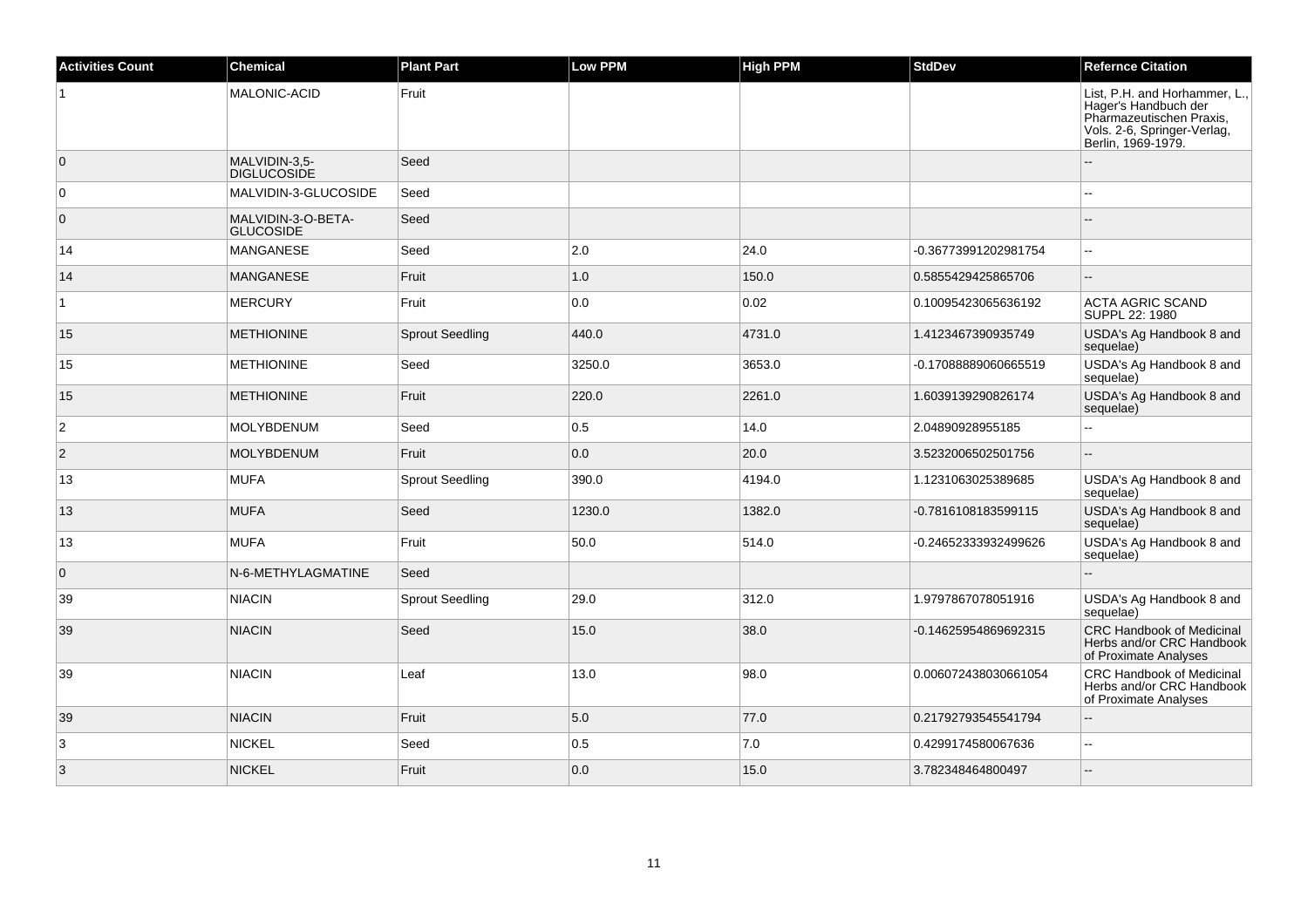| <b>Activities Count</b> | <b>Chemical</b>                         | <b>Plant Part</b>      | <b>Low PPM</b> | <b>High PPM</b> | <b>StdDev</b>        | <b>Refernce Citation</b>                                                                                                                                                                |
|-------------------------|-----------------------------------------|------------------------|----------------|-----------------|----------------------|-----------------------------------------------------------------------------------------------------------------------------------------------------------------------------------------|
| $\overline{0}$          | <b>NITROGEN</b>                         | Fruit                  | 3600.0         | 41000.0         | 1.8495488678089596   | <b>ACTA AGRIC SCAND</b><br>SUPPL 22: 1980                                                                                                                                               |
| $\overline{0}$          | <b>OBTUSIFOLIOL</b>                     | Seed                   |                |                 |                      |                                                                                                                                                                                         |
| 18                      | <b>OLEIC-ACID</b>                       | Fruit                  | 40.0           | 411.0           | -0.47757744668657376 | USDA's Ag Handbook 8 and<br>sequelae)                                                                                                                                                   |
| 18                      | OLEIC-ACID                              | <b>Sprout Seedling</b> | 390.0          | 4194.0          | 1.1231063025389685   | USDA's Ag Handbook 8 and<br>sequelae)                                                                                                                                                   |
| 18                      | OLEIC-ACID                              | Seed                   | 1230.0         | 1382.0          | -0.9677393599848595  | USDA's Ag Handbook 8 and<br>sequelae)                                                                                                                                                   |
| 9                       | OXALIC-ACID                             | Fruit                  |                | 312.0           | -0.2891446131596579  | Watt, J.M. and Breyer-<br>Brandwijk, M.G. 1962. The<br>Medicinal and Poisonous<br>Plants of Southern and<br>Eastern Africa. E. & S.<br>Livingstone, Ltd. Edinburg &<br>London. 1457 pp. |
| 25                      | P-COUMARIC-ACID                         | Plant                  |                |                 |                      |                                                                                                                                                                                         |
| 13                      | PALMITIC-ACID                           | <b>Sprout Seedling</b> | 640.0          | 6882.0          | 1.3448727445716455   | USDA's Ag Handbook 8 and<br>sequelae)                                                                                                                                                   |
| 13                      | PALMITIC-ACID                           | Seed                   | 3430.0         | 3855.0          | -0.6200598911666574  | USDA's Ag Handbook 8 and<br>sequelae)                                                                                                                                                   |
| 13                      | PALMITIC-ACID                           | Fruit                  | 220.0          | 2261.0          | -0.33033662178520984 | USDA's Ag Handbook 8 and<br>sequelae)                                                                                                                                                   |
| 11                      | PANTOTHENIC-ACID                        | Seed                   | 9.0            | 10.0            | -0.7062839299879305  | USDA's Ag Handbook 8 and<br>sequelae)                                                                                                                                                   |
| 11                      | PANTOTHENIC-ACID                        | Fruit                  | 0.9            | 10.0            | -0.5169531369709149  | USDA's Ag Handbook 8 and<br>sequelae)                                                                                                                                                   |
| $\overline{0}$          | PELARGONIDIN-3,5-<br><b>DIGLUCOSIDE</b> | Seed                   |                |                 |                      |                                                                                                                                                                                         |
| $\overline{0}$          | PELARGONIDIN-3-<br><b>GLUCOSIDE</b>     | Seed                   |                |                 |                      |                                                                                                                                                                                         |
| $\overline{0}$          | PETUNIDIN-3,5-<br><b>DIGLUCOSIDE</b>    | Seed                   |                |                 |                      | $\sim$                                                                                                                                                                                  |
| $\overline{0}$          | PETUNIDIN-3-GLUCOSIDE                   | Seed                   |                |                 |                      |                                                                                                                                                                                         |
| $\overline{0}$          | PETUNIDIN-3-O-BETA-<br><b>GLUCOSIDE</b> | Seed                   |                |                 |                      | $\sim$                                                                                                                                                                                  |
| $\overline{0}$          | PHASELIC-ACID                           | Plant                  |                |                 |                      |                                                                                                                                                                                         |
| $\overline{0}$          | PHASEOLIC-ACID                          | Plant                  |                |                 |                      | Jeffery B. Harborne and H.<br>Baxter, eds. 1983.<br>Phytochemical Dictionary. A<br>Handbook of Bioactive<br>Compounds from Plants.<br>Taylor & Frost, London. 791<br>pp.                |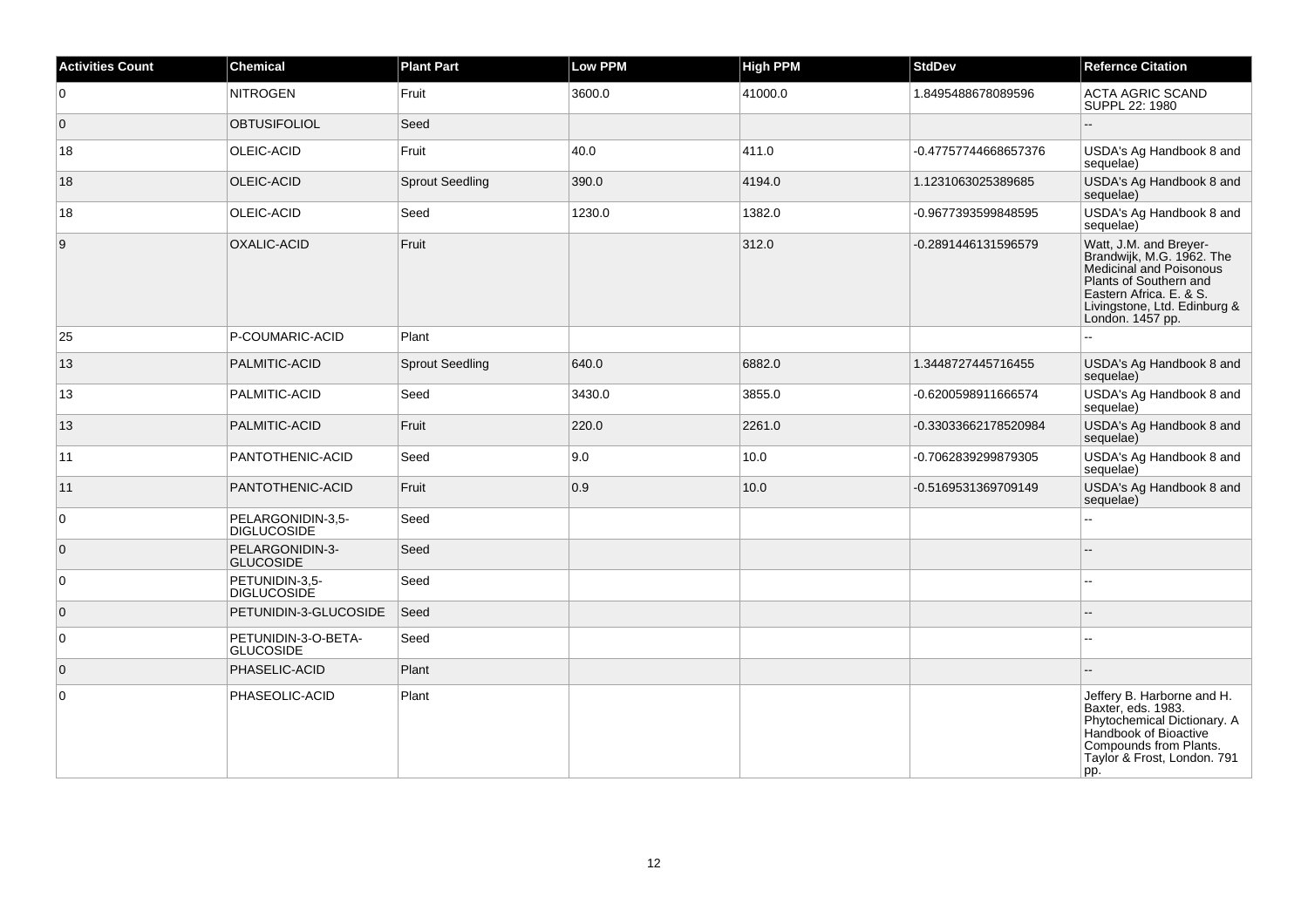| <b>Activities Count</b> | <b>Chemical</b>       | <b>Plant Part</b>      | Low PPM | <b>High PPM</b> | <b>StdDev</b>        | <b>Refernce Citation</b>                                                                                                                                                 |
|-------------------------|-----------------------|------------------------|---------|-----------------|----------------------|--------------------------------------------------------------------------------------------------------------------------------------------------------------------------|
| $\overline{0}$          | <b>PHASEOLIDES</b>    | Plant                  |         |                 |                      | J.S. Glasby Dict.Pls<br>Containing 2ndary<br>Metabolite. 1991.                                                                                                           |
| $\overline{c}$          | <b>PHASEOLLIDIN</b>   | Plant                  |         |                 |                      | ۵.                                                                                                                                                                       |
| $\overline{2}$          | PHASEOLLIDIN          | Fruit                  |         |                 |                      | --                                                                                                                                                                       |
| $\overline{2}$          | PHASEOLLIDIN          | <b>Sprout Seedling</b> |         |                 |                      | --                                                                                                                                                                       |
| $\overline{3}$          | <b>PHASEOLLIN</b>     | <b>Sprout Seedling</b> |         |                 |                      |                                                                                                                                                                          |
| 3                       | PHASEOLLIN            | Fruit                  |         |                 |                      | --                                                                                                                                                                       |
| 3                       | <b>PHASEOLLIN</b>     | Plant                  |         |                 |                      | --                                                                                                                                                                       |
| $\overline{0}$          | PHASEOLLIN-ISOFLAVONE | Plant                  |         |                 |                      | --                                                                                                                                                                       |
| $\overline{0}$          | PHASEOLLINISOFLAVAN   | Leaf                   |         |                 |                      |                                                                                                                                                                          |
| $\overline{0}$          | PHASEOLLINISOFLAVAN   | <b>Sprout Seedling</b> |         |                 |                      | шш.                                                                                                                                                                      |
| $\overline{0}$          | PHASEOLOSIDE-D        | Plant                  |         |                 |                      | Jeffery B. Harborne and H.<br>Baxter, eds. 1983.<br>Phytochemical Dictionary. A<br>Handbook of Bioactive<br>Compounds from Plants.<br>Taylor & Frost, London. 791<br>pp. |
| $\overline{7}$          | PHENYLALANINE         | <b>Sprout Seedling</b> | 2120.0  | 22796.0         | 1.3788035015222284   | USDA's Ag Handbook 8 and<br>sequelae)                                                                                                                                    |
| $\overline{7}$          | PHENYLALANINE         | Seed                   | 11680.0 | 13127.0         | 0.1894646111834179   | USDA's Ag Handbook 8 and<br>sequelae)                                                                                                                                    |
| $\overline{7}$          | PHENYLALANINE         | Fruit                  | 670.0   | 6886.0          | 1.234712103192483    | USDA's Ag Handbook 8 and<br>sequelae)                                                                                                                                    |
| $\vert$ 4               | <b>PHOSPHORUS</b>     | <b>Sprout Seedling</b> | 370.0   | 3978.0          | -1.1151930397583163  | USDA's Ag Handbook 8 and<br>sequelae)                                                                                                                                    |
| $\overline{4}$          | <b>PHOSPHORUS</b>     | Seed                   | 2130.0  | 5880.0          | 0.13917110024123713  | Ξ.                                                                                                                                                                       |
| $\overline{4}$          | <b>PHOSPHORUS</b>     | Leaf                   | 750.0   | 5682.0          | 0.1307311101991161   | <b>CRC Handbook of Medicinal</b><br>Herbs and/or CRC Handbook<br>of Proximate Analyses                                                                                   |
| 4                       | <b>PHOSPHORUS</b>     | Fruit                  | 370.0   | 13500.0         | 3.123661608104951    | --                                                                                                                                                                       |
| 5                       | PHYLLOQUINONE         | Plant                  |         | 0.3             | -0.282349716183853   | Booth, S. L., Suttie, J. W.<br>1998. Dietary intake and<br>adequacy of vitamin K. J.<br>Nutrition, 128(5): 785-788.                                                      |
| 5                       | PHYLLOQUINONE         | Seed                   |         | 0.03            | -0.9989685402102998  | L.                                                                                                                                                                       |
| 5                       | PHYLLOQUINONE         | Fruit                  |         | 0.39            | -0.1718474808231038  | --                                                                                                                                                                       |
| $\overline{0}$          | <b>PHYTATE</b>        | Seed                   | 2220.0  | 11160.0         | -0.16147350044604297 | --                                                                                                                                                                       |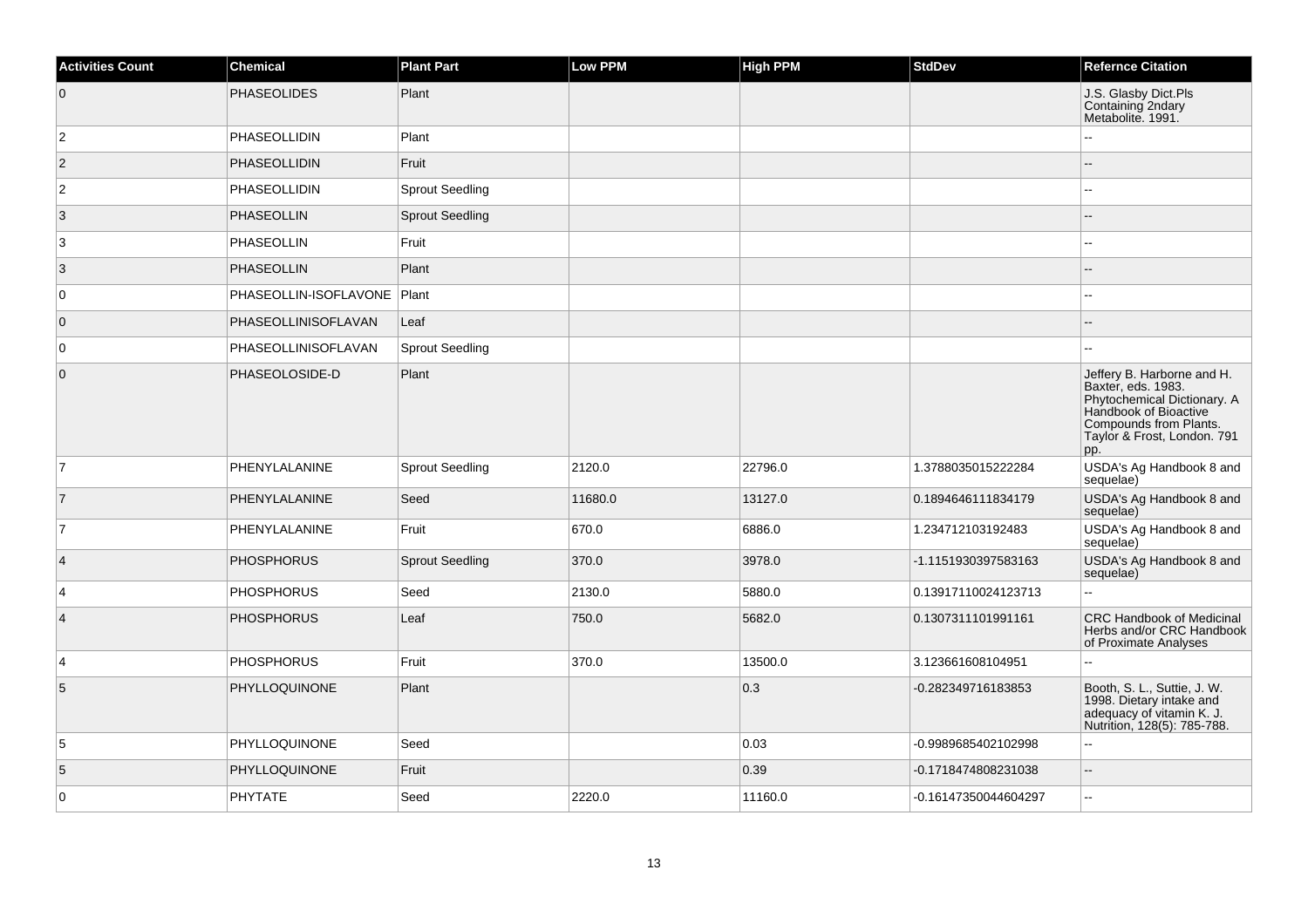| <b>Activities Count</b> | <b>Chemical</b>     | <b>Plant Part</b>      | <b>Low PPM</b> | <b>High PPM</b> | <b>StdDev</b>        | <b>Refernce Citation</b>                                                                                                                                                 |
|-------------------------|---------------------|------------------------|----------------|-----------------|----------------------|--------------------------------------------------------------------------------------------------------------------------------------------------------------------------|
| $\overline{0}$          | <b>PHYTATE</b>      | Fruit                  | 600.0          | 12230.0         | 0.8654416504281724   |                                                                                                                                                                          |
| 9                       | PHYTIC-ACID         | Seed                   |                | 4800.0          | -0.9830225579681726  | $\sim$                                                                                                                                                                   |
| $\overline{2}$          | PHYTOHAEMAGGLUTININ | Seed                   |                |                 |                      | Jeffery B. Harborne and H.<br>Baxter, eds. 1983.<br>Phytochemical Dictionary. A<br>Handbook of Bioactive<br>Compounds from Plants.<br>Taylor & Frost, London. 791<br>pp. |
| $\overline{2}$          | <b>PHYTOSTEROLS</b> | Seed                   | 760.0          | 1270.0          | -0.30196717665569645 | Spiller, G. A. 1996 (Spiller, G.<br>A. Ed. 1996. CRC Handbook<br>of Lipids in Human Nutrition.<br>CRC Press. Boca Raton, FL.<br>233 pp.)                                 |
| $\overline{2}$          | <b>PHYTOSTEROLS</b> | <b>Sprout Seedling</b> |                | 1210.0          | -0.4125693472413681  | Spiller, G. A. 1996 (Spiller, G.<br>A. Ed. 1996. CRC Handbook<br>of Lipids in Human Nutrition.<br>CRC Press. Boca Raton, FL.<br>233 pp.)                                 |
| $\overline{2}$          | <b>PHYTOSTEROLS</b> | Fruit                  | 140.0          | 1400.0          | 0.5856850819762605   | Spiller, G. A. 1996 (Spiller, G.<br>A. Ed. 1996. CRC Handbook<br>of Lipids in Human Nutrition.<br>CRC Press. Boca Raton, FL.<br>233 pp.)                                 |
| 2                       | PIPECOLIC-ACID      | Seed                   |                |                 |                      | Jeffery B. Harborne and H.<br>Baxter, eds. 1983.<br>Phytochemical Dictionary. A<br>Handbook of Bioactive<br>Compounds from Plants.<br>Taylor & Frost, London. 791<br>pp. |
| $\overline{2}$          | PIPECOLIC-ACID      | Fruit                  |                |                 |                      | $\sim$                                                                                                                                                                   |
| 14                      | POTASSIUM           | <b>Sprout Seedling</b> | 1870.0         | 20108.0         | 1.1936563492190109   | USDA's Ag Handbook 8 and<br>sequelae)                                                                                                                                    |
| 14                      | <b>POTASSIUM</b>    | Seed                   | 9840.0         | 21070.0         | 0.7475149351061016   |                                                                                                                                                                          |
| 14                      | <b>POTASSIUM</b>    | Fruit                  | 1960.0         | 58500.0         | 3.5905687332406746   | <b>CRC Handbook of Medicinal</b><br>Herbs and/or CRC Handbook<br>of Proximate Analyses                                                                                   |
| 0                       | <b>PROLINE</b>      | <b>Sprout Seedling</b> | 1690.0         | 18172.0         | 1.0                  | USDA's Ag Handbook 8 and<br>sequelae)                                                                                                                                    |
| $\overline{0}$          | <b>PROLINE</b>      | Seed                   | 9160.0         | 10294.0         | -0.20468312127747473 | USDA's Ag Handbook 8 and<br>sequelae)                                                                                                                                    |
| 0                       | <b>PROLINE</b>      | Fruit                  | 680.0          | 6989.0          | 0.8185980204778843   | USDA's Ag Handbook 8 and<br>sequelae)                                                                                                                                    |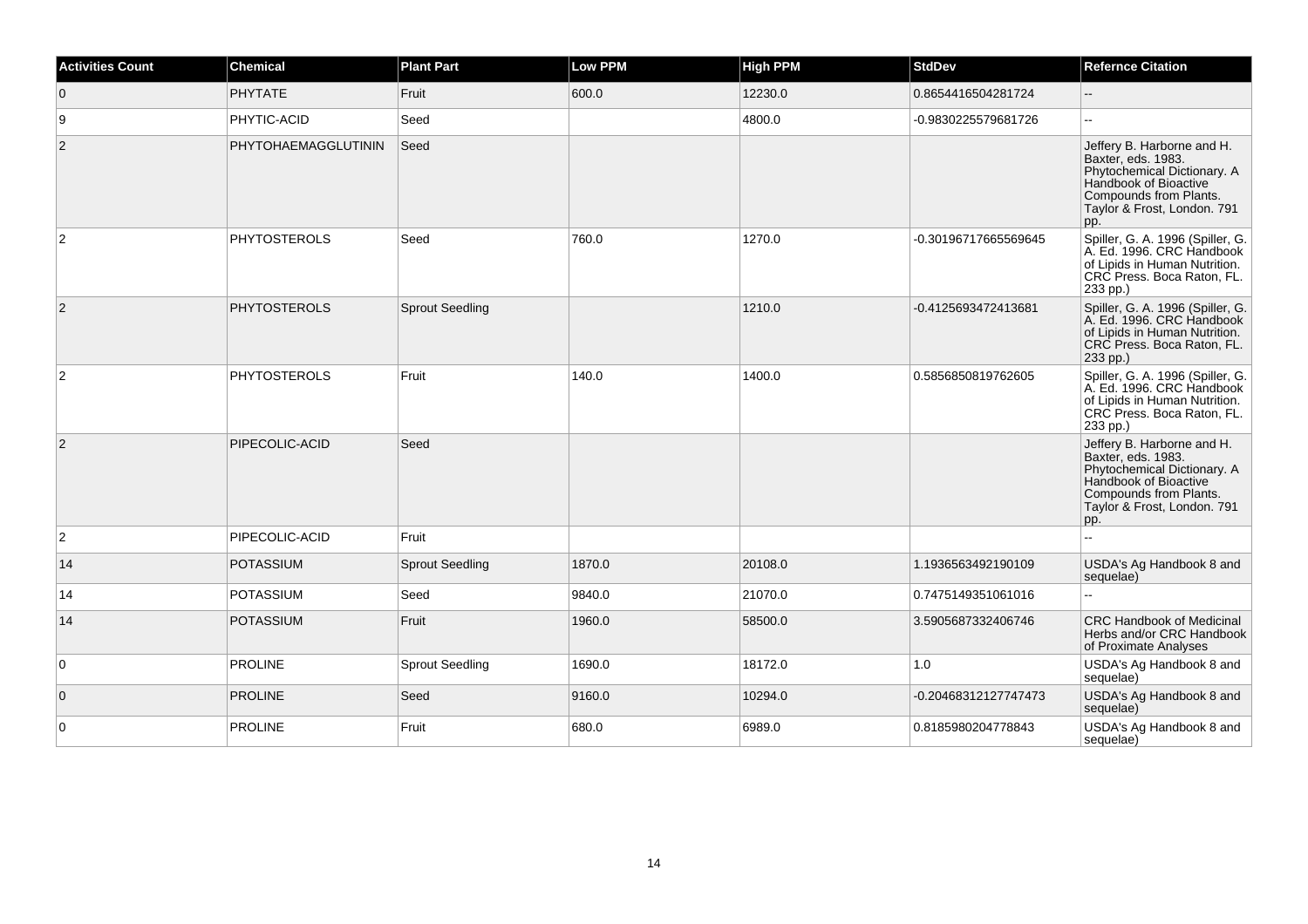| <b>Activities Count</b> | <b>Chemical</b>                                                           | <b>Plant Part</b>      | <b>Low PPM</b> | <b>High PPM</b> | <b>StdDev</b>        | <b>Refernce Citation</b>                                                                                                                                                 |
|-------------------------|---------------------------------------------------------------------------|------------------------|----------------|-----------------|----------------------|--------------------------------------------------------------------------------------------------------------------------------------------------------------------------|
| $\mathbf 0$             | PROPANE-1-THIOL                                                           | Seed                   |                |                 |                      | Jeffery B. Harborne and H.<br>Baxter, eds. 1983.<br>Phytochemical Dictionary. A<br>Handbook of Bioactive<br>Compounds from Plants.<br>Taylor & Frost, London. 791<br>pp. |
| $\mathbf 0$             | <b>PROTEIN</b>                                                            | Seed                   | 98000.0        | 394000.0        | 1.4250969454715805   | $\overline{a}$                                                                                                                                                           |
| $\mathbf 0$             | <b>PROTEIN</b>                                                            | Leaf                   | 36000.0        | 297000.0        | 0.8495029113063044   | <b>CRC Handbook of Medicinal</b><br>Herbs and/or CRC Handbook<br>of Proximate Analyses                                                                                   |
| 0                       | <b>PROTEIN</b>                                                            | Fruit                  | 17700.0        | 224000.0        | 1.5349418612883672   | $\overline{a}$                                                                                                                                                           |
| $\mathbf 0$             | <b>PROTEIN</b>                                                            | <b>Sprout Seedling</b> | 42000.0        | 451613.0        | 1.1086179079310678   | USDA's Ag Handbook 8 and<br>sequelae)                                                                                                                                    |
| 4                       | <b>PUFA</b>                                                               | <b>Sprout Seedling</b> | 2760.0         | 29677.0         | 1.412750482855845    | USDA's Ag Handbook 8 and<br>sequelae)                                                                                                                                    |
| $\overline{4}$          | <b>PUFA</b>                                                               | Seed                   | 6100.0         | 6855.0          | -0.7537877814580886  | USDA's Ag Handbook 8 and<br>sequelae)                                                                                                                                    |
| 4                       | <b>PUFA</b>                                                               | Fruit                  | 590.0          | 6064.0          | -0.40541659747163294 | USDA's Ag Handbook 8 and<br>sequelae)                                                                                                                                    |
| $\mathbf{0}$            | PYRROLIDINONCARBONIC- Fruit<br><b>ACID</b>                                |                        |                |                 |                      | List, P.H. and Horhammer, L.,<br>Hager's Handbuch der<br>Pharmazeutischen Praxis,<br>Vols. 2-6, Springer-Verlag,<br>Berlin, 1969-1979.                                   |
| $\mathbf 0$             | QUERCETAGETIN-<br>3,3',4',5,6-PENTA-O-<br>METHYL-ETHER                    | Shoot                  |                |                 |                      |                                                                                                                                                                          |
| $\mathbf 0$             | QUERCETIN-3-<br><b>GLUCURONIDE</b>                                        | Leaf                   |                |                 |                      | List, P.H. and Horhammer, L.,<br>Hager's Handbuch der<br>Pharmazeutischen Praxis,<br>Vols. 2-6, Springer-Verlag,<br>Berlin, 1969-1979.                                   |
| 0                       | QUERCETIN-3-O-BETA-D-<br>GLUCOPYRANOSIDE-7-O-<br>BETA-L-RUTINOSIDE        | Shoot                  |                |                 |                      |                                                                                                                                                                          |
| $\overline{0}$          | QUERCETIN-3-O-BETA-D-<br><b>SOPHOROSIDE</b>                               | Shoot                  |                |                 |                      |                                                                                                                                                                          |
| 0                       | QUERCETIN-3-O-BETA-<br>ROBINOSIDE-7-O-ALPHA-L-<br><b>RHAMNOPYRANOSIDE</b> | Shoot                  |                |                 |                      |                                                                                                                                                                          |
| 6                       | QUERCETIN-3-O-METHYL-<br><b>ETHER</b>                                     | Shoot                  |                |                 |                      |                                                                                                                                                                          |
| 15                      | <b>RIBOFLAVIN</b>                                                         | <b>Sprout Seedling</b> | 2.5            | 27.0            | 1.6502789577404713   | USDA's Ag Handbook 8 and<br>sequelae)                                                                                                                                    |
| 15                      | <b>RIBOFLAVIN</b>                                                         | Seed                   | 1.2            | 3.0             | -0.20090831129253928 | <b>CRC Handbook of Medicinal</b><br>Herbs and/or CRC Handbook<br>of Proximate Analyses                                                                                   |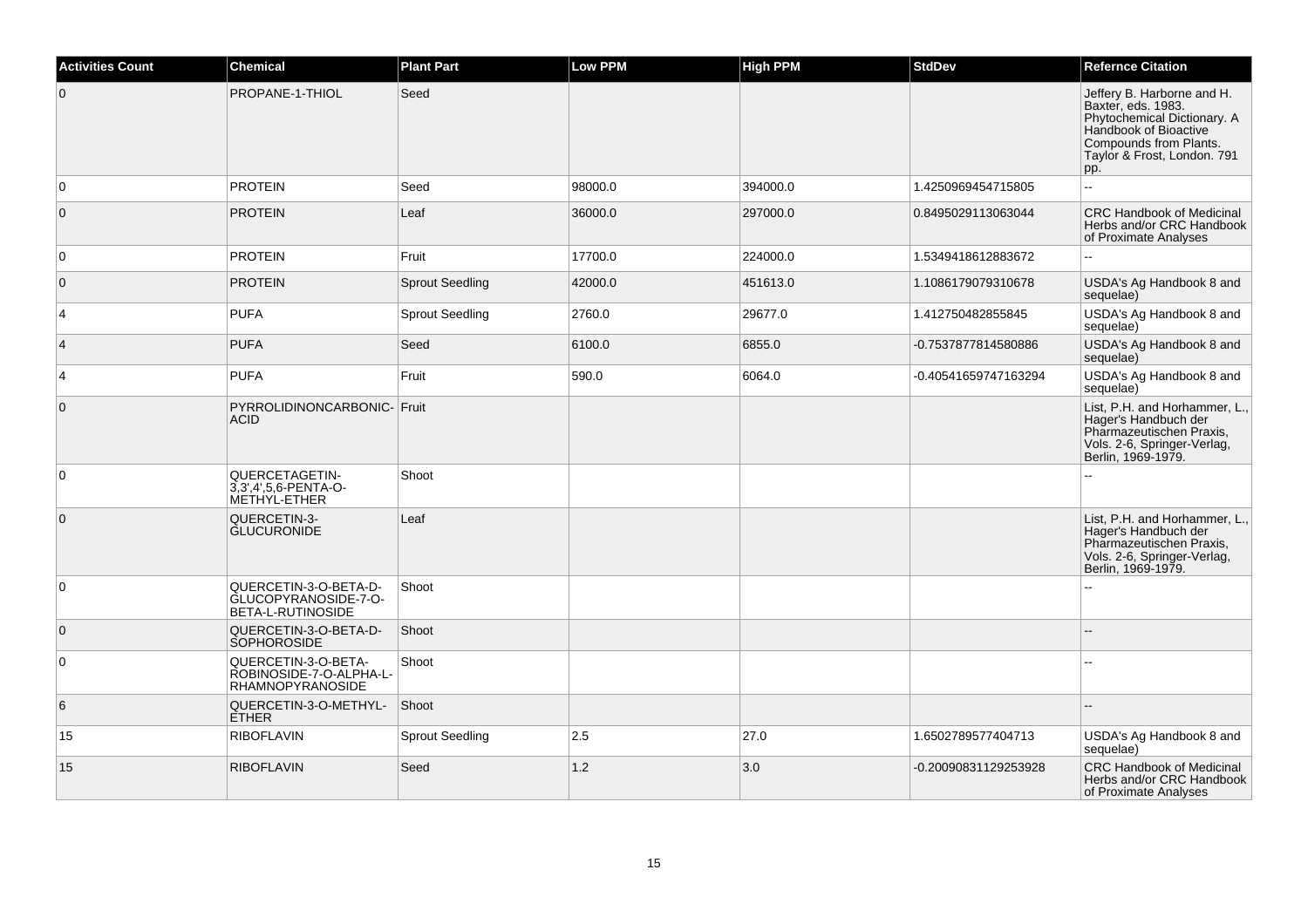| <b>Activities Count</b> | <b>Chemical</b>    | <b>Plant Part</b>      | <b>Low PPM</b> | <b>High PPM</b> | <b>StdDev</b>        | <b>Refernce Citation</b>                                                                                                                     |
|-------------------------|--------------------|------------------------|----------------|-----------------|----------------------|----------------------------------------------------------------------------------------------------------------------------------------------|
| 15                      | <b>RIBOFLAVIN</b>  | Leaf                   | 0.6            | 4.5             | -0.15676783794873836 | <b>CRC Handbook of Medicinal</b><br>Herbs and/or CRC Handbook<br>of Proximate Analyses                                                       |
| 15                      | <b>RIBOFLAVIN</b>  | Fruit                  | $1.0$          | 12.0            | 1.4971748931477993   | <b>CRC Handbook of Medicinal</b><br>Herbs and/or CRC Handbook<br>of Proximate Analyses                                                       |
| $\mathbf 0$             | <b>RUBIDIUM</b>    | Fruit                  | 0.47           | 7.0             | -0.905710108464357   | <b>ACTA AGRIC SCAND</b><br>SUPPL 22: 1980                                                                                                    |
| 87                      | <b>RUTIN</b>       | Shoot                  |                |                 |                      |                                                                                                                                              |
| $\overline{7}$          | <b>SALICYLATES</b> | Seed                   |                | 0.1             | -0.33964115782820603 | $\sim$                                                                                                                                       |
| $\overline{7}$          | <b>SALICYLATES</b> | Fruit                  | 1.1            | 10.0            | -0.30806739882297696 |                                                                                                                                              |
| 5                       | <b>SAPONINS</b>    | Seed                   | 2000.0         | 21000.0         | -0.2066842977305945  | Spiller, G. A. 1996 (Spiller, G.<br>A. Ed. 1996. CRC Handbook<br>of Lipids in Human Nutrition.<br>CRC Press. Boca Raton, FL.<br>233 pp.)     |
| 60                      | <b>SELENIUM</b>    | Seed                   | 0.0            | 0.01            | -0.26367583057907024 |                                                                                                                                              |
| 60                      | <b>SELENIUM</b>    | Fruit                  | 0.001          | 0.008           | -0.3842034258451728  | ÷.                                                                                                                                           |
| $\mathbf{1}$            | <b>SERINE</b>      | <b>Sprout Seedling</b> | 2240.0         | 24086.0         | 1.180736904993277    | USDA's Ag Handbook 8 and<br>sequelae)                                                                                                        |
| $\vert$ 1               | <b>SERINE</b>      | Seed                   | 11750.0        | 13205.0         | 0.5041735431253      | USDA's Ag Handbook 8 and<br>sequelae)                                                                                                        |
| $\vert$ 1               | <b>SERINE</b>      | Fruit                  | 990.0          | 10175.0         | 2.3061340030732844   | USDA's Ag Handbook 8 and<br>sequelae)                                                                                                        |
| 0                       | <b>SFA</b>         | <b>Sprout Seedling</b> | 720.0          | 7742.0          | 1.2233448497999149   | USDA's Ag Handbook 8 and<br>sequelae)                                                                                                        |
| $\mathbf 0$             | <b>SFA</b>         | Seed                   | 3660.0         | 4113.0          | -0.5380245437078873  | USDA's Ag Handbook 8 and<br>sequelae)                                                                                                        |
| $\mathbf 0$             | <b>SFA</b>         | Fruit                  | 260.0          | 2672.0          | -0.3204812938745274  | USDA's Ag Handbook 8 and<br>sequelae)                                                                                                        |
| $\mathbf{1}$            | SILICIC-ACID       | Fruit                  |                |                 |                      | Wichtl, M. 1984. Teedrogen.<br>Ein Handbuch fur Apotheker<br>und Arzte. Wissenschaftliche<br>Verlagsgesellscharft. mbH<br>Stuttgart. 393 pp. |
| 4                       | <b>SILICON</b>     | Fruit                  | 80.0           | 1200.0          | 3.290324051188331    | <b>ACTA AGRIC SCAND</b><br>SUPPL 22: 1980                                                                                                    |
| 3                       | <b>SILVER</b>      | Seed                   | 0.034          | 0.147           | 1.6847800226626266   |                                                                                                                                              |
| 3                       | <b>SILVER</b>      | Fruit                  | 0.0            | 0.3             | 0.1081254631556644   |                                                                                                                                              |
| $\vert$ 1               | <b>SODIUM</b>      | Seed                   | 0.85           | 112.0           | -0.5379255786762488  |                                                                                                                                              |
| $\mathbf{1}$            | SODIUM             | Fruit                  | 5.4            | 707.0           | -0.1169067704729757  | <b>CRC Handbook of Medicinal</b><br>Herbs and/or CRC Handbook<br>of Proximate Analyses                                                       |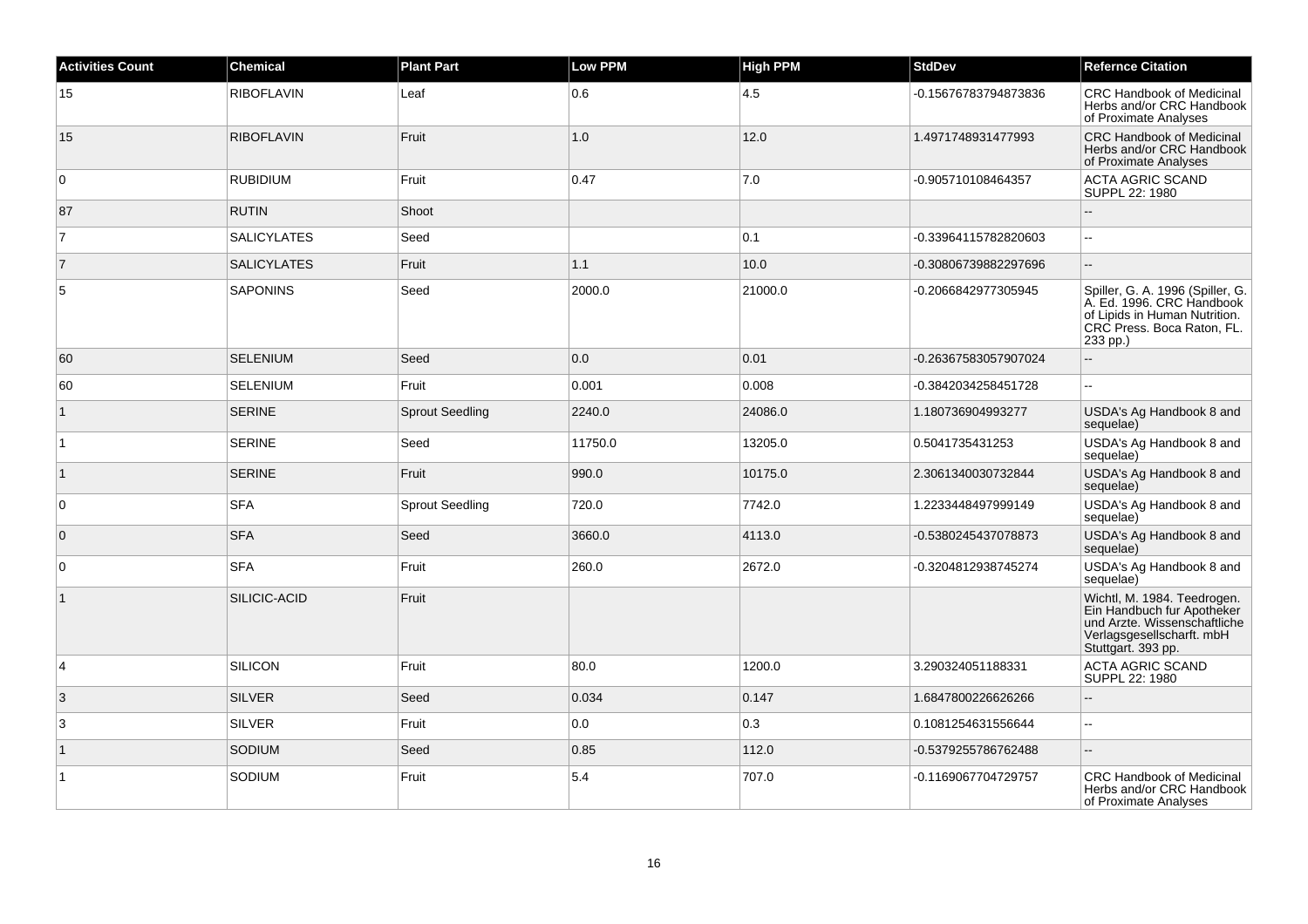| <b>Activities Count</b> | <b>Chemical</b>     | <b>Plant Part</b>      | <b>Low PPM</b> | <b>High PPM</b> | <b>StdDev</b>        | <b>Refernce Citation</b>                                                                                                               |
|-------------------------|---------------------|------------------------|----------------|-----------------|----------------------|----------------------------------------------------------------------------------------------------------------------------------------|
| 8                       | STEARIC-ACID        | <b>Sprout Seedling</b> | 90.0           | 968.0           | 0.8890008890013331   | USDA's Ag Handbook 8 and<br>sequelae)                                                                                                  |
| 8                       | STEARIC-ACID        | Seed                   | 220.0          | 247.0           | -0.5600309790083939  | USDA's Ag Handbook 8 and<br>sequelae)                                                                                                  |
| 8                       | STEARIC-ACID        | Fruit                  | 40.0           | 411.0           | -0.25196474179745715 | USDA's Ag Handbook 8 and<br>sequelae)                                                                                                  |
| 12                      | <b>STIGMASTEROL</b> | Seed                   | 310.0          | 350.0           | -0.08551942901822024 | $\mathbb{Z}^2$                                                                                                                         |
| $\mathbf 0$             | <b>STRONTIUM</b>    | Seed                   | 0.7            | 34.0            | 0.27877454910461275  | $\sim$                                                                                                                                 |
| 0                       | <b>STRONTIUM</b>    | Fruit                  | 2.0            | 105.0           | 0.648958999090785    | ÷.                                                                                                                                     |
| $\overline{7}$          | SUCCINIC-ACID       | Fruit                  |                |                 |                      | List, P.H. and Horhammer, L.,<br>Hager's Handbuch der<br>Pharmazeutischen Praxis,<br>Vols. 2-6, Springer-Verlag,<br>Berlin, 1969-1979. |
| 14                      | <b>SULFUR</b>       | Seed                   | 54.0           | 137.0           | -1.35629370804739    |                                                                                                                                        |
| 14                      | <b>SULFUR</b>       | Fruit                  | 54.0           | 875.0           | -0.3755320511405759  |                                                                                                                                        |
| 31                      | <b>THIAMIN</b>      | Leaf                   | 1.8            | 13.6            | 1.1035688761011757   | <b>CRC Handbook of Medicinal</b><br>Herbs and/or CRC Handbook<br>of Proximate Analyses                                                 |
| 31                      | <b>THIAMIN</b>      | Fruit                  | 0.5            | 8.8             | 0.4438315088870722   |                                                                                                                                        |
| 31                      | <b>THIAMIN</b>      | <b>Sprout Seedling</b> | 3.7            | 40.0            | 1.89596883432045     | USDA's Ag Handbook 8 and<br>sequelae)                                                                                                  |
| 31                      | <b>THIAMIN</b>      | Seed                   | 3.7            | 10.0            | 0.8149652509512033   | <b>CRC Handbook of Medicinal</b><br>Herbs and/or CRC Handbook<br>of Proximate Analyses                                                 |
| $\overline{4}$          | <b>THREONINE</b>    | <b>Sprout Seedling</b> | 1760.0         | 18925.0         | 1.3707697029783192   | USDA's Ag Handbook 8 and<br>sequelae)                                                                                                  |
| $\overline{4}$          | <b>THREONINE</b>    | Seed                   | 9090.0         | 10216.0         | 0.4649598868080567   | USDA's Ag Handbook 8 and<br>sequelae)                                                                                                  |
| 4                       | <b>THREONINE</b>    | Fruit                  | 790.0          | 8119.0          | 2.1205716552699916   | USDA's Ag Handbook 8 and<br>sequelae)                                                                                                  |
| $\mathbf 0$             | <b>TITANIUM</b>     | Seed                   | 0.17           | 7.4             | -0.3872797774720413  |                                                                                                                                        |
| 0                       | <b>TITANIUM</b>     | Fruit                  | 0.1            | 105.0           | 1.6199409608547914   | ۵.                                                                                                                                     |
| $\mathbf{0}$            | TRAUMATINIC-ACID    | <b>Hull Husk</b>       |                |                 |                      | List, P.H. and Horhammer, L.,<br>Hager's Handbuch der<br>Pharmazeutischen Praxis,<br>Vols. 2-6, Springer-Verlag,<br>Berlin, 1969-1979. |
| 15                      | <b>TRIGONELLINE</b> | Fruit                  |                |                 |                      | List, P.H. and Horhammer, L.,<br>Hager's Handbuch der<br>Pharmazeutischen Praxis,<br>Vols. 2-6, Springer-Verlag,<br>Berlin, 1969-1979. |